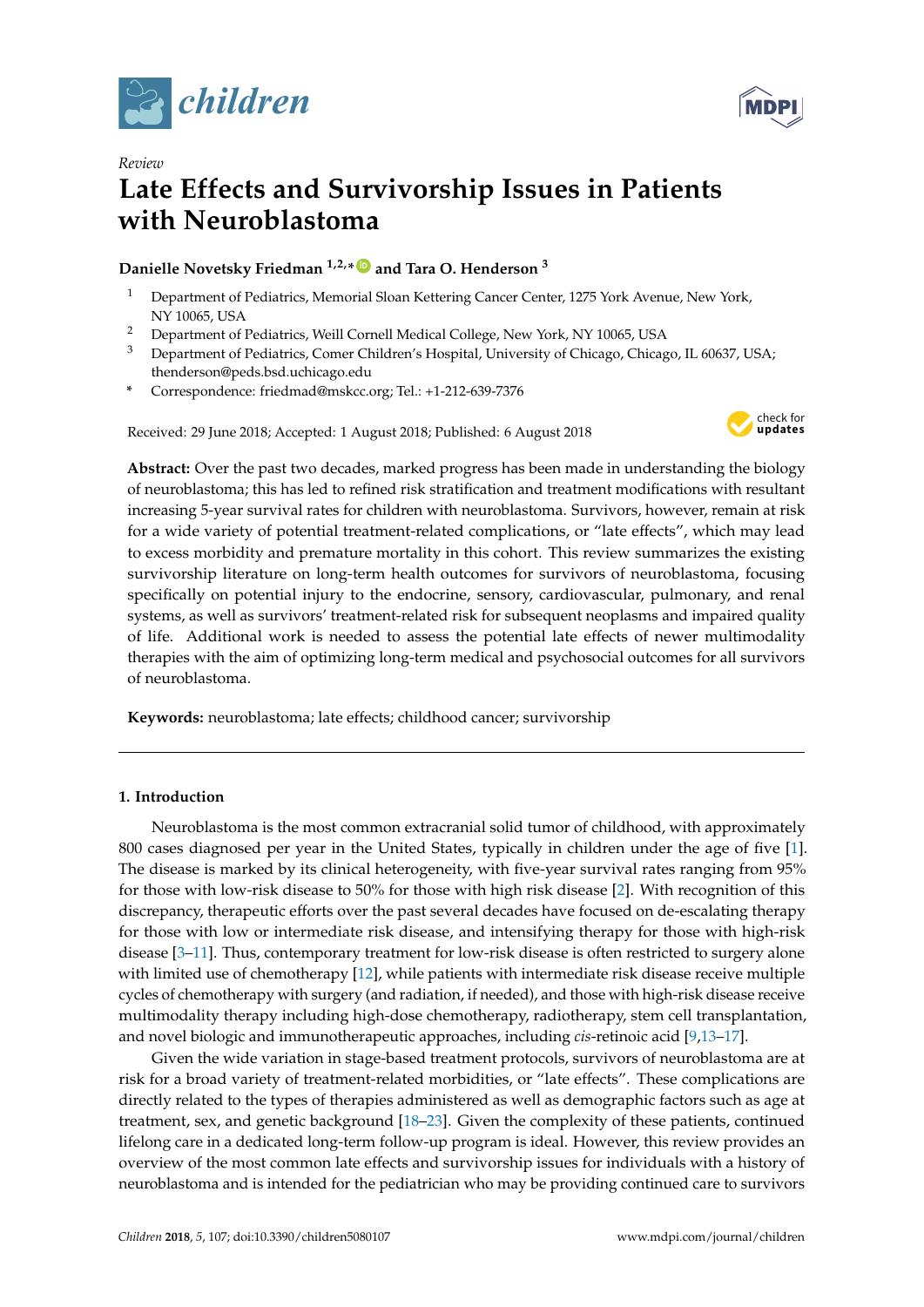of neuroblastoma. Systematic monitoring of these potential late toxicities allows for early detection, treatment, and prevention of long-term morbidity in this population, with the aim of improving the long-term quantity and quality of life of survivors.

#### **2. Late Effects in Survivors of Childhood Cancer: An Overview**

The largest reports of long-term morbidity and mortality in neuroblastoma survivors have emerged from the North American Childhood Cancer Survivor Study (CCSS), a multi-institutional retrospective cohort study that provides longitudinal follow-up on 5-year survivors of a range of childhood cancers diagnosed before the age 21 years [\[24](#page-9-3)[,25\]](#page-9-4). In a landmark study of 10,937 childhood cancer survivors, which included individuals diagnosed with neuroblastoma, leukemia, central nervous system tumors, Hodgkin's lymphoma, non-Hodgkin's lymphoma, Wilms' tumor, soft-tissue sarcoma, and bone tumors between 1970 and 1986, the cumulative incidence of any chronic health condition at 30 years after primary cancer diagnosis was 73.4%, with an estimated incidence of 42.4% for a severe, disabling, life-threatening, or fatal condition [\[26\]](#page-9-5). While neuroblastoma-specific risk or stage data were not included in this analysis, it is likely, given the dates of diagnosis, that the majority of included neuroblastoma survivors had low- or intermediate-risk disease.

Since that initial report, treatment has intensified for high-risk neuroblastoma patients, with resultant increases in therapy-related toxicity. It is thus not surprising that in a recent analysis on changing trends in late mortality among CCSS childhood cancer survivors diagnosed from 1970–1999, neuroblastoma survivors were one of the only diagnostic sub-groups found to have an increase in late mortality among those treated in more recent decades [\[27\]](#page-9-6). We hypothesize that the cohort of patients treated in the 1990s includes a higher proportion of high-risk patients, relative to survivors diagnosed in the 1970s and 1980s, which is associated with both improved survival and an increased burden of late toxicities (due to treatment with novel combinations of intensive multimodality therapy).

#### **3. Long-Term Medical Outcomes in Survivors of Neuroblastoma**

Several analyses have focused specifically on the delineation of late effects in neuroblastoma survivors. One analysis of 954 5-year CCSS neuroblastoma survivors, diagnosed between 1970 and 1986, found that survivors of neuroblastoma had an increased rate of mortality and second malignancies, when compared to age- and sex-matched US population controls, and an 8-fold increased risk of chronic health conditions, when compared to 3899 CCSS siblings [\[22\]](#page-9-7). The most prevalent chronic medical conditions involved the neurological, sensory, endocrine, and musculoskeletal systems. Survivors treated with multimodality therapy were 2.2-fold more likely to develop a chronic health condition, when compared to survivors treated with surgery alone. It is likely that most of these patients had low- or intermediate-risk disease, which was potentially over-treated.

With the introduction of risk stratification and intensification of therapy for those with high-risk disease, recent analyses have focused on long-term toxicities among this subset of survivors [\[18,](#page-9-1)[20,](#page-9-8)[21](#page-9-9)[,28](#page-9-10)[,29\]](#page-10-0). One single-institution study of 63 advanced stage neuroblastoma survivors, the majority of whom were treated with multimodality therapy between 1970 and 2001, detected late complications in 95% of survivors, including hearing loss (62%), primary hypothyroidism (24%), ovarian failure (41% of females), musculoskeletal abnormalities (19%), and pulmonary abnormalities (19%) [\[21\]](#page-9-9). Other reports have similarly observed a high prevalence of late effects in this cohort, the majority of which are related to the endocrine system, ototoxicity, or subsequent malignancies [\[20](#page-9-8)[,21](#page-9-9)[,23,](#page-9-2)[30–](#page-10-1)[32\]](#page-10-2).

While many of these complications are mild–moderate in severity, a recent report of long-term risk of hospitalization in survivors of childhood cancer in Denmark, Finland, Iceland, and Sweden found that survivors of neuroblastoma were at highest risk among all diagnostic groups for subsequent hospitalization [\[33\]](#page-10-3). Risk for diseases requiring inpatient treatment occurred many decades after cancer therapy, thus underscoring the need for continued risk-based screening and long-term follow-up for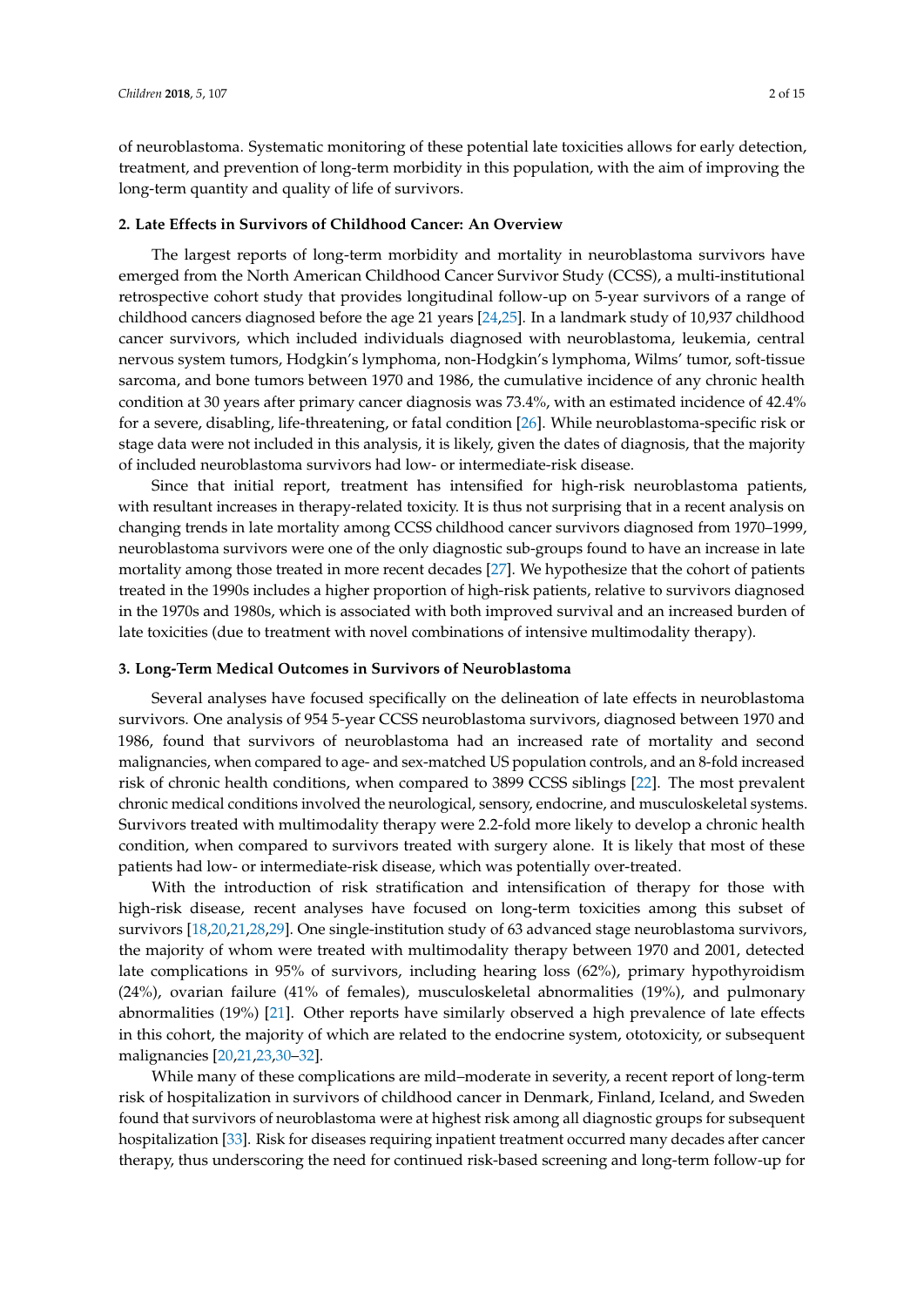<span id="page-2-0"></span>both mild–moderate and severe complications among survivors of neuroblastoma. Table [1](#page-2-0) outlines select neuroblastoma-directed therapies and their potential late effects.

| <b>Potential Late Effect</b> | <b>Therapeutic Exposure</b>                                                                                                                                               |  |
|------------------------------|---------------------------------------------------------------------------------------------------------------------------------------------------------------------------|--|
| Thyroid dysfunction          | Radiation to the neck or scatter<br>Total body irradiation<br>Iodine-131 Meta-iodobenzylguanidine (I-131 MIBG) therapy<br>High-dose alkylating agents prior to transplant |  |
| Growth hormone deficiency    | Radiation to the hypothalamic-pituitary axis ( $\geq$ 18 Gy)<br>Total body irradiation                                                                                    |  |
| Gonadal dysfunction          | Alkylating agents<br>Cisplatin<br>Radiation to the gonads                                                                                                                 |  |
| Skeletal dysplasia           | Radiation to the spine or long bones<br>Cis-retinoic-acid                                                                                                                 |  |
| Diabetes Mellitus            | Abdominal radiation<br>Total body irradiation                                                                                                                             |  |
| Hearing loss                 | Cisplatin<br>Myeloablative doses of carboplatin<br>Ototoxic antibiotic exposures                                                                                          |  |
| Pulmonary dysfunction        | Busulfan<br>Radiation to the chest or upper abdomen                                                                                                                       |  |
| Cardiac dysfunction          | Anthracyclines<br>Radiation to the chest or upper abdomen                                                                                                                 |  |
| Renal dysfunction            | Nephrectomy<br>Platinum-based chemotherapy (cisplatin, carboplatin)<br>Radiation therapy involving the kidney                                                             |  |
| Subsequent malignancies      | Epipodophyllotoxins<br>Alkylating agents<br>Anthracyclines<br>Radiation therapy                                                                                           |  |

**Table 1.** Potential late effects after select neuroblastoma-directed therapies.

#### *3.1. Endocrinopathies*

Endocrinopathies are one of the most prevalent complications after treatment of childhood cancer [\[34,](#page-10-4)[35\]](#page-10-5) and are especially common among high-risk neuroblastoma survivors treated with multimodality therapy [\[20,](#page-9-8)[21,](#page-9-9)[36](#page-10-6)[,37\]](#page-10-7). In one report of 25 long-term high-risk neuroblastoma survivors treated with high-dose chemotherapy with autologous stem cell transplant without the use of total body irradiation (TBI), the majority of patients had endocrine-related late effects, including primary hypothyroidism, growth failure, and hypogonadism [\[18\]](#page-9-1).

#### 3.1.1. Thyroid Dysfunction

Survivors exposed to radiation to the neck, such as TBI, and/or high-dose alkylating agents, particularly when administered prior to transplant, are at risk for developing primary hypothyroidism [\[35](#page-10-5)[,38\]](#page-10-8). High rates of irreversible thyroid dysfunction have been reported after iodine-131 metaiodobenzylguanidine (I-131 MIBG) therapy [\[39–](#page-10-9)[41\]](#page-10-10). Survivors with these risk factors should have annual monitoring of thyroid stimulating hormone (TSH) levels, with serum free T4 levels added in those with elevated TSH levels. Treatment with levothyroxine is indicated for any survivor diagnosed with primary hypothyroidism.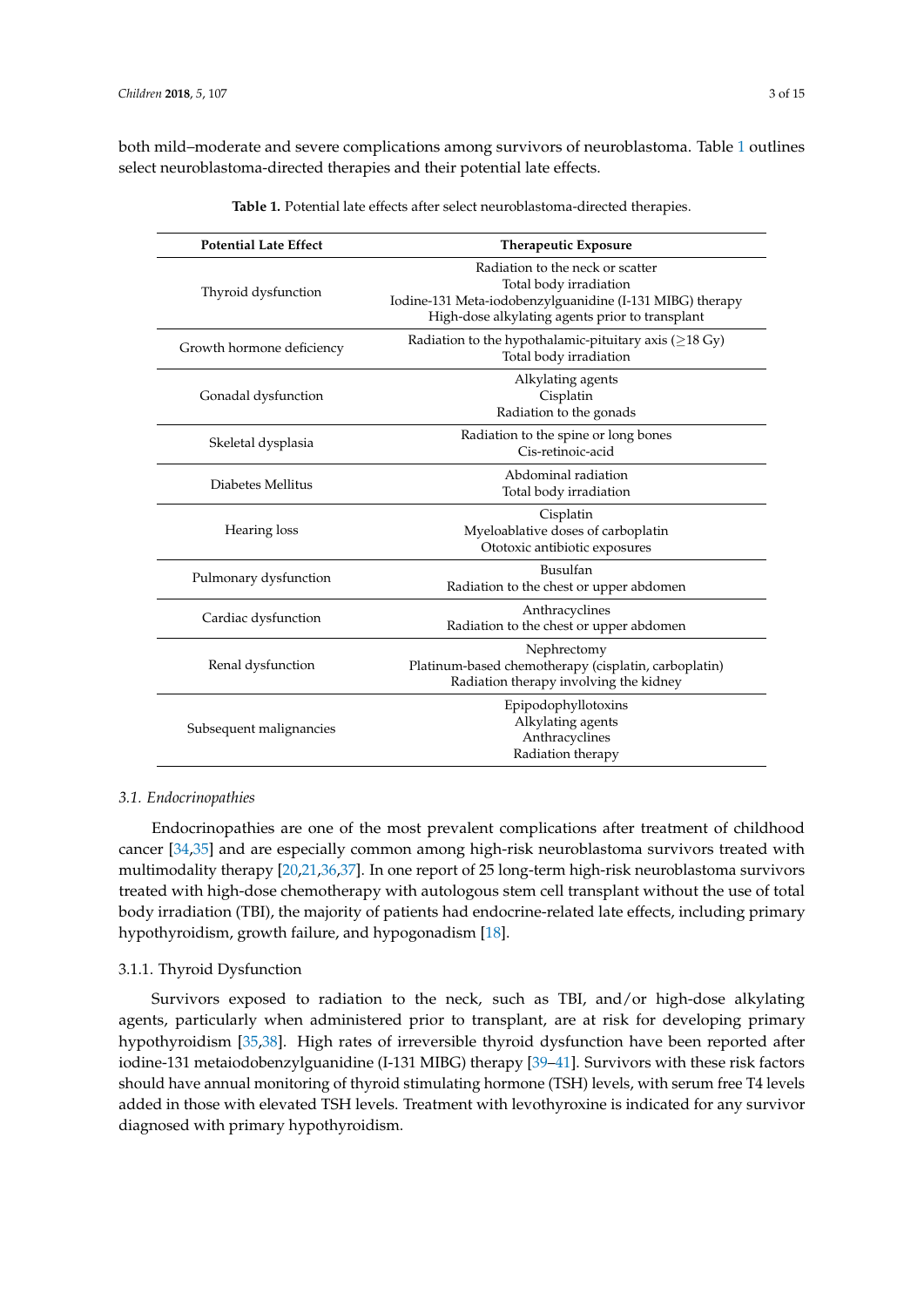#### 3.1.2. Linear Growth and Bone Health

Poor linear growth is common among neuroblastoma survivors, particularly among those exposed to conditioning regimens containing TBI [\[42](#page-10-11)[–44\]](#page-11-0). One study of 51 high-risk neuroblastoma survivors (*n* = 41 exposed to TBI) found that height was significantly impacted, with a change in Z-score of −1.91 for those exposed to TBI and −0.77 for those not exposed to TBI [\[20\]](#page-9-8). Survivors exposed to TBI or cranial radiation (with hypothalamic-pituitary doses  $\geq$ 18 Gy) may be at risk for growth hormone deficiency and central precocious puberty [\[45\]](#page-11-1). As mentioned above, neuroblastoma survivors are also at high risk for thyroid dysfunction [\[20,](#page-9-8)[41\]](#page-10-10), which can negatively impact linear growth if not adequately treated [\[36\]](#page-10-6).

In addition to these endocrine etiologies of poor growth, neuroblastoma survivors' final height may be negatively impacted by non-endocrine causes as well, such as radiation-induced direct damage to the growth plates of the spine or long bones [\[46\]](#page-11-2). Single-institution reports have also indicated that those exposed to 13-*cis*-retinoic acid may be at risk for advanced bone age and premature epiphyseal fusion [\[47\]](#page-11-3), which may further affect survivors' final height [\[47\]](#page-11-3).

Radiation to bone, which is known to have a direct cytotoxic effect on epiphyseal chondrocytes, can also lead to localized osteopenia and kyphoscoliosis [\[48\]](#page-11-4). Individuals with therapy-related growth hormone deficiency or hypogonadism are also at risk for bone mineral density deficits [\[48\]](#page-11-4). Survivors with low bone mineral density should be counseled about dietary changes and supplementation, when indicated, to ensure adequate calcium and vitamin D intake.

All survivors with suboptimal linear growth should be referred to an endocrinologist for consideration of growth hormone stimulation testing. Those with kyphoscoliosis identified on physical exam should be referred to an orthopedist for consideration of further management.

#### 3.1.3. Hypogonadism and Impaired Fertility

Childhood cancer survivors treated with intensive multimodality therapy, including those with a history of neuroblastoma, are at risk for gonadal dysfunction. Females treated with high-dose alkylating agents prior to autologous stem cell transplant and/or TBI may experience premature ovarian insufficiency and/or future infertility [\[49–](#page-11-5)[51\]](#page-11-6); primary ovarian insufficiency has also been reported in females treated with I-131 MIBG therapy [\[52\]](#page-11-7). Given their young age at treatment, female neuroblastoma survivors treated with intensive multimodality therapy may experience absent, arrested, or delayed puberty and require referral to a pediatric endocrinologist for appropriate management [\[53\]](#page-11-8). Males treated with high-doses of alkylating agents and/or TBI are at risk for future infertility as well [\[54](#page-11-9)[–56\]](#page-11-10).

At entry to survivorship, risk for future infertility and alternative family building options should be discussed with all survivors in a developmentally appropriate way that respects the patient's personal values. For female survivors who experience menarche spontaneously with normal gonadotropins, post-treatment fertility preservation via oocyte or embryo freezing is available. Those interested should be referred to a reproductive endocrinologist for further discussion, evaluation, and management.

#### 3.1.4. Diabetes and Metabolic Syndrome

Neuroblastoma survivors treated with abdominal radiation are at increased for components of the metabolic syndrome [\[57](#page-11-11)[,58\]](#page-11-12) and diabetes mellitus [\[59,](#page-11-13)[60\]](#page-11-14). When compared to siblings, survivors of neuroblastoma exposed to abdominal radiation had a 6.9-fold increased risk for diabetes; neuroblastoma survivors without a history of abdominal radiation were not at increased risk [\[59\]](#page-11-13). Individuals treated with TBI are at even higher risk for these complications [\[20,](#page-9-8)[59,](#page-11-13)[61–](#page-12-0)[63\]](#page-12-1). Further complicating this risk for metabolic dysfunction, male neuroblastoma survivors have been found to be less physically active than their peers [\[64\]](#page-12-2). It is thus imperative for survivors of neuroblastoma exposed to abdominal radiation or TBI to be counseled regularly about the importance of dietary modification and regular physical activity as a preventive measure. At-risk survivors should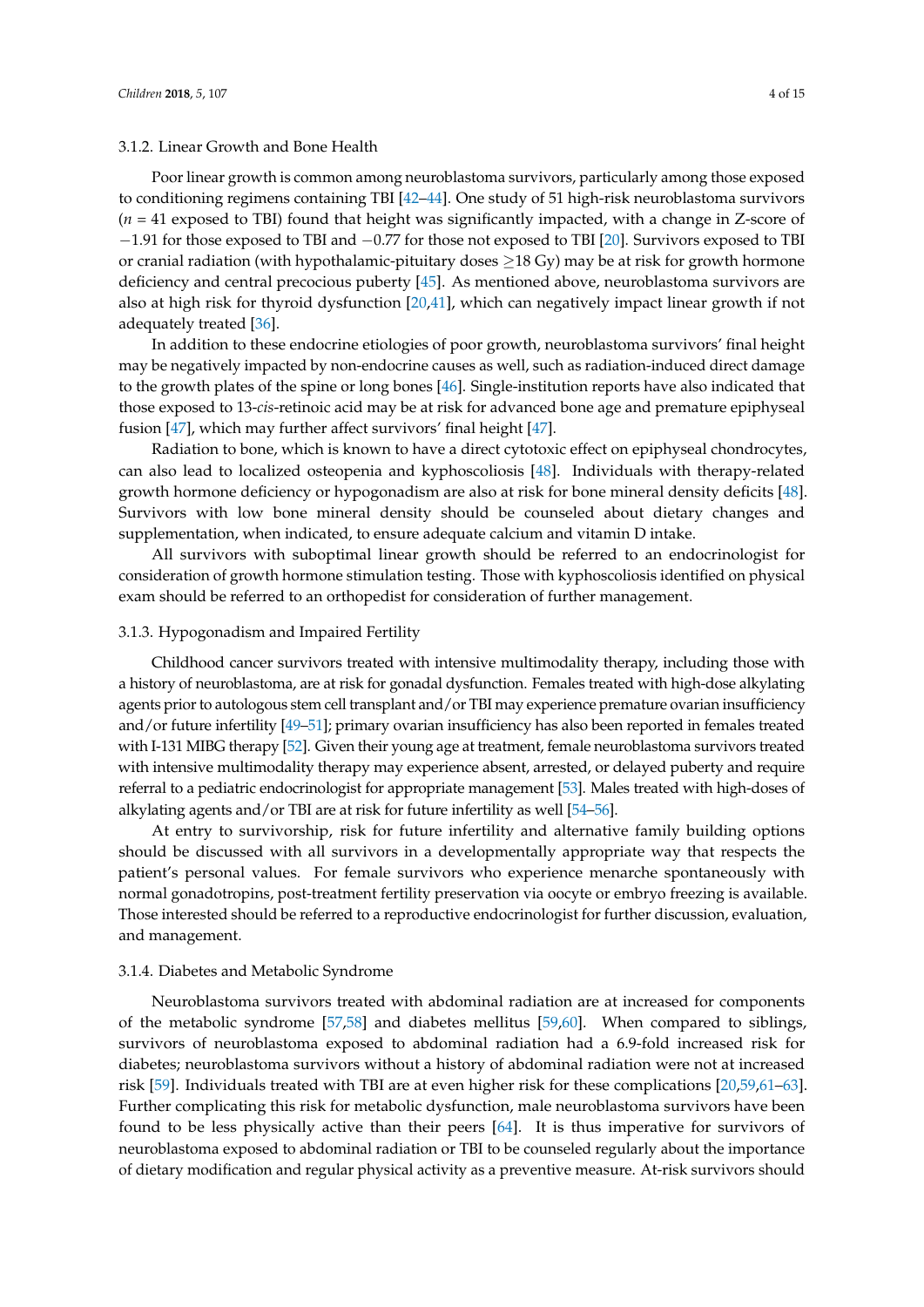be monitored with a fasting blood glucose or hemoglobin A1c every two years. Those with elevated blood glucose levels should be referred to a pediatric endocrinologist for further management.

#### *3.2. Ototoxicity*

Given the wide use of platinum-based chemotherapy for the treatment of neuroblastoma, profound hearing loss is a pervasive problem, particularly among those with a history of high-risk disease [\[29,](#page-10-0)[65](#page-12-3)[–71\]](#page-12-4). The prevalence of ototoxicity in this cohort ranges from 13% to 95% in published reports; exposure to cisplatin in combination with myeloablative doses of carboplatin significantly increases risk [\[32\]](#page-10-2). Exposure to ototoxic antibiotics during therapy likely compounds this risk. Neuroblastoma survivors with hearing loss have been found to be at increased risk for learning problems and psychosocial impairments [\[72\]](#page-12-5). In order to optimize educational and psychosocial outcomes in this cohort, it is essential for neuroblastoma survivors to be screened for ototoxicity and referred for hearing services and hearing aids, if indicated, in a timely manner. A recent report has also indicated that neuroblastoma survivors with profound hearing loss may be good candidates for cochlear implantation [\[73\]](#page-12-6), which may be a therapeutic option for some affected survivors. Furthermore, early phase studies of instillation of agents into the middle ear to reduce platinum-related ototoxicity are underway.

#### *3.3. Pulmonary Dysfunction*

Adverse pulmonary outcomes have been reported as a late effect of neuroblastoma therapy [\[74\]](#page-12-7), particularly among those with high-risk disease [\[21](#page-9-9)[,75](#page-12-8)[,76\]](#page-12-9), and are thought to be multifactorial in nature. One study of 39 high-risk neuroblastoma survivors who underwent pulmonary function testing (PFT) found that 33% reported chronic respiratory symptoms; however, PFT abnormalities were mostly mild to moderate in severity [\[77\]](#page-12-10). Another case series reported on six survivors of high-risk neuroblastoma who developed bronchiectasis; all six patients were treated with multimodality therapy including busulfan/melphalan prior to autologous transplant [\[78\]](#page-12-11), which is known to induce pulmonary toxicity.

Individuals exposed to known therapies with potential pulmonary toxicity (radiation to the lungs, pulmonary-toxic chemotherapies) should have a baseline PFT at entry to long-term follow-up, with testing repeated as clinically indicated. Patient should be counseled about smoking avoidance as well.

#### *3.4. Cardiac Dysfunction*

Cardiovascular disease contributes to early morbidity and mortality among all childhood cancer survivors treated with cardiotoxic therapy, such as anthracyclines and/or chest-directed radiation, and may include cardiomyopathy/heart failure, coronary artery disease, stroke, pericardial disease, arrhythmias, and valvular dysfunction [\[79,](#page-12-12)[80\]](#page-13-0). Given that doxorubicin is an integral component of many protocols for the treatment of neuroblastoma patients in North America (albeit with lower cumulative doses than other childhood cancer survivor cohorts), survivors should receive appropriate risk-based screening with serial echocardiograms [\[81\]](#page-13-1) and report any new cardiac symptoms to their treating physician. With regards to neuroblastoma specifically, one study showed that survivors of neuroblastoma had a 4.1-fold increased risk of congestive heart failure, 11.1-fold increased risk of myocardial infarction; 5.1-fold increased risk of pericardial disease; and 7.7-fold increased risk of valvular abnormalities, when compared to unaffected siblings [\[82\]](#page-13-2), thus highlighting the need for careful cardiac follow-up in this cohort and the need for vigilant reporting of symptoms to a medical provider. All survivors should be screened with echocardiograms at intervals tailored to their cumulative dose of anthracyclines and/or history of chest-directed radiation exposure [\[81\]](#page-13-1).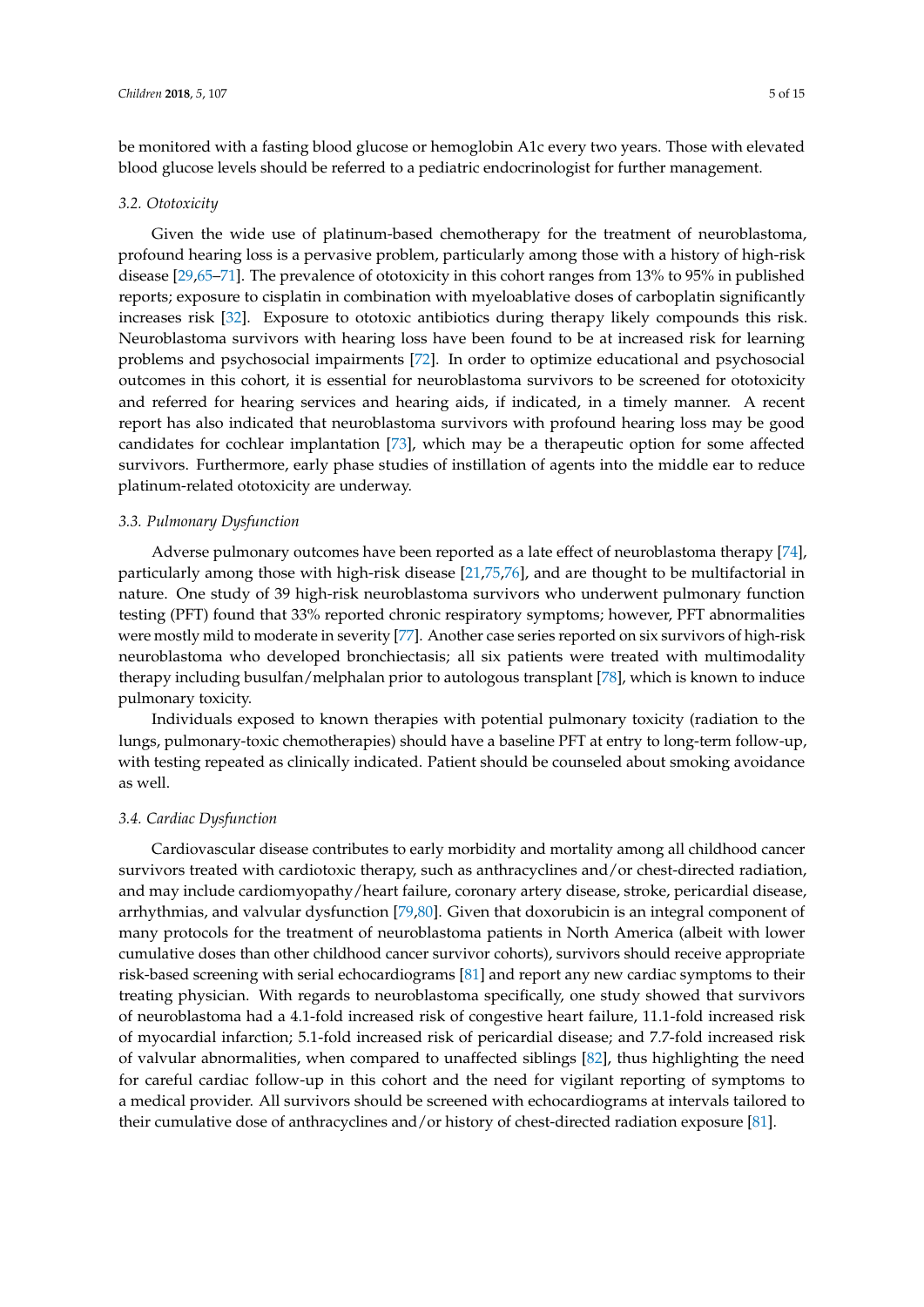#### *3.5. Renal Dysfunction*

The data on renal dysfunction among neuroblastoma survivors are conflicting. A recent Cochrane review of early and late renal dysfunction in childhood cancer survivors treated with nephrotoxic therapies, including cisplatin, carboplatin, ifosfamide, radiation therapy involving the kidney region, and/or nephrectomy, found that the prevalence of renal adverse effects ranged from 0% to 84% across studies [\[83\]](#page-13-3). Definitive conclusions could not be drawn regarding the prevalence of renal dysfunction, or its risk factors, after administration of these potentially nephrotoxic therapies. However, a recent single-institution analysis of 266 high-risk neuroblastoma survivors treated with abdominal radiation found that zero patients developed chronic renal insufficiency at a median follow-up of 3.5 years [\[84\]](#page-13-4). Given that neuroblastoma survivors often undergo nephrectomy, receive potentially nephrotoxic chemotherapy, radiation to the kidney(s), and potentially nephrotoxic antibiotics, further work is needed to clarify survivors' risk for late renal toxicity.

#### *3.6. Subsequent Malignant Neoplasms and Second Neoplasms*

Neuroblastoma survivors treated with contemporary intensive multimodality therapies are at increased risk for subsequent malignant neoplasms (SMNs), including treatment-related acute myelogenous leukemia (AML) [\[23,](#page-9-2)[30](#page-10-1)[,85,](#page-13-5)[86\]](#page-13-6). A review of 5987 patients in the International Neuroblastoma Risk Group database demonstrated that the 10-year cumulative incidence of a SMN among high-risk patients was 1.8%, compared with 0.38% for low-risk patients (*p* = 0.01) [\[30\]](#page-10-1). In this study, the standardized incidence ratio (SIR) of AML, or the ratio of the observed numbers of patients with AML compared to the expected numbers in the general population, was 106.8 and 127.7, respectively, for patients treated on high- and intermediate-risk clinical trials [\[30\]](#page-10-1). Others have similarly reported a high incidence of secondary AML/myelodysplastic syndrome (MDS) [\[87](#page-13-7)[,88\]](#page-13-8) as well as increased risk of secondary AML/MDS with increase in the number of dose-intensive chemotherapy cycles received [\[89\]](#page-13-9).

In addition to hematologic malignancies, neuroblastoma survivors are also at risk for a variety of subsequent solid SMNs. It is well known that prior radiation exposure is associated with the development of subsequent solid tumors in all cancer survivors [\[90,](#page-13-10)[91\]](#page-13-11), including those with a history of neuroblastoma [\[92\]](#page-13-12). Additionally, a specific association has been noted between neuroblastoma and secondary renal cell carcinoma (RCC) [\[93–](#page-13-13)[97\]](#page-14-0), which may be related to prior cisplatin exposure [\[97\]](#page-14-0). Among 954 neuroblastoma survivors in the CCSS original cohort, eight patients developed RCC with an SIR of 85.8; neuroblastoma survivors had the highest risk of secondary RCC among all primary diagnostic groups [\[97,](#page-14-0)[98\]](#page-14-1). Neuroblastoma survivors have also been found to have increased SIRs for subsequent head and neck carcinomas (SIR 20.9) and female genitourinary carcinomas (SIR 19.1) [\[98\]](#page-14-1), secondary thyroid papillary carcinoma, chondrosarcoma, hepatocellular carcinoma, biliary adenocarcinoma [\[87\]](#page-13-7), and melanoma [\[99\]](#page-14-2). In order to improve SMN-related morbidity and mortality in this cohort, it is imperative that survivors follow recommended SMN screening guidelines [\[81\]](#page-13-1), including early breast cancer screening for females exposed to chest-directed radiation, colorectal cancer screening for those exposed to high-dose radiation to the abdomen, and skin cancer screening for individuals previously exposed to therapeutic radiation.

Survivors of neuroblastoma have also been shown to be at risk for benign subsequent neoplasms, including osteochondromas or osteocartilaginous exostoses, both inside and outside the radiation field [\[100\]](#page-14-3), and hepatic focal nodular hyperplasia [\[101–](#page-14-4)[104\]](#page-14-5), which may be incidentally noted on routine surveillance imaging. Survivors and their family members should be reassured about the benign nature of these lesions when detected incidentally on routine imaging or clinical examination.

#### **4. Long-Term Psychosocial and Psychological Outcomes**

In addition to potential medical morbidities, neuroblastoma survivors have been shown to be at increased risk for psychological problems and impaired quality of life. A recent study of 859 5-year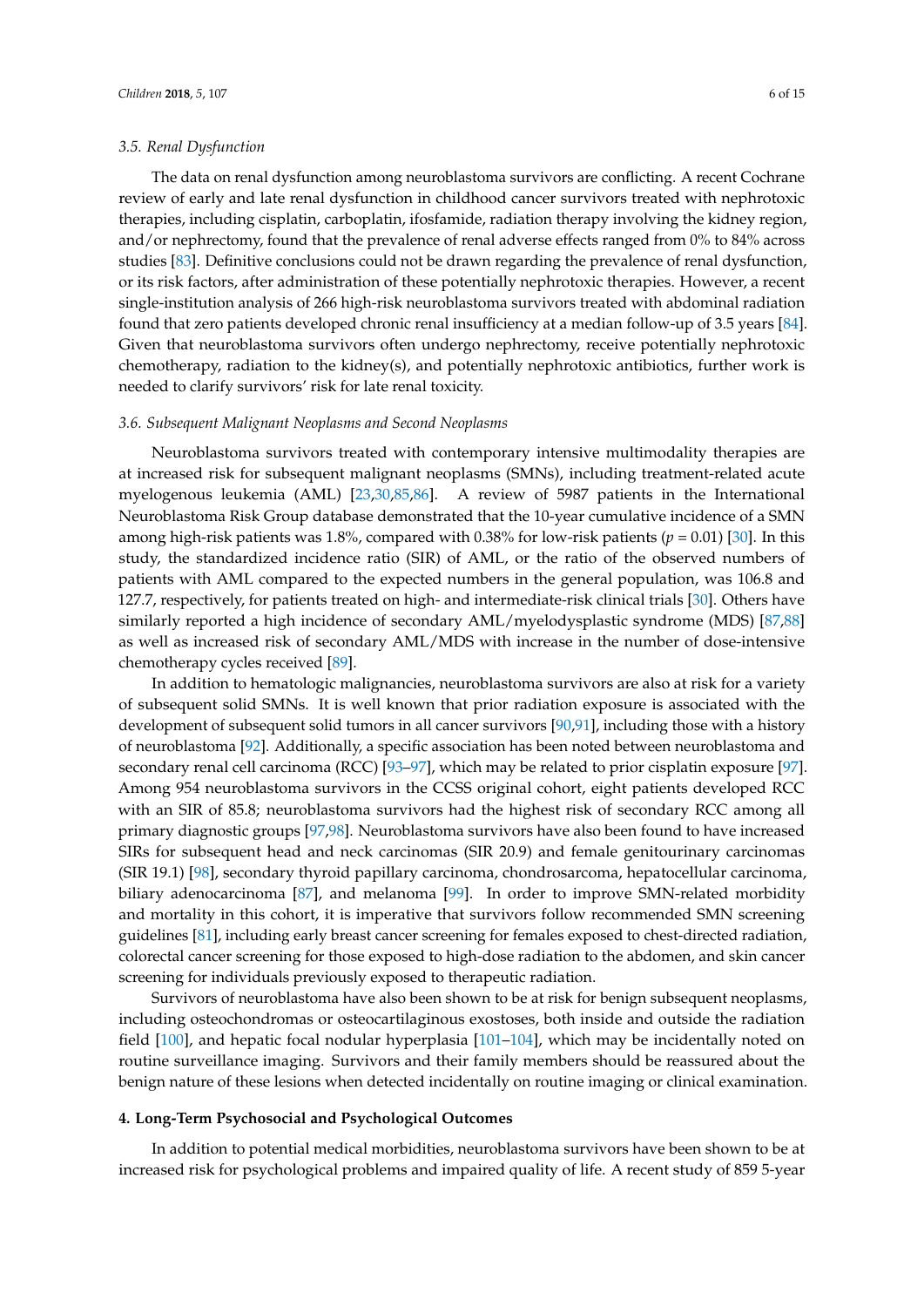survivors of neuroblastoma diagnosed between 1970 and 1999 with attained age <18 years showed

that survivors had an increased prevalence of impairment in the domains of anxiety/depression, headstrong behavior, attention deficits, peer conflict/social withdrawal, and antisocial behavior (16% vs. 12%; *p =* 0.01), when compared to 872 siblings [\[105\]](#page-14-6). Psychological impairment was associated with special education service usage and educational attainment less than college [\[105\]](#page-14-6). Interestingly, there was no association between treatment intensity and worse psychological outcomes in this cohort. While increased risk of psychological distress has been noted when comparing neuroblastoma survivors to siblings, no differences were noted when comparing individuals with a history of neuroblastoma to other solid tumor survivors [\[106\]](#page-14-7).

Prior analyses have similarly shown that neuroblastoma survivors score below the population mean score on the Mental Component Summary of the Short Form-36 (SF-36) (population mean  $= 50$ ; neuroblastoma mean  $= 42.4$ ;  $p < 0.0001$ ), thus reflecting decreased emotional health [\[107\]](#page-14-8). Another study showed that adult neuroblastoma survivors had lower individual and household incomes; were less likely to have ever been employed; and were less likely to have ever married, when compared to siblings, thus suggesting decreased social integration [\[22\]](#page-9-7). It is unclear whether more contemporarily treated neuroblastoma survivors experience similar psychosocial and health-related quality of life outcomes; further work is needed to clarify quality of life and psychosocial outcomes in this cohort.

Given their young age at treatment, however, it is reasonable to refer neuroblastoma survivors for formal neuropsychological testing at entry to long-term follow-up, in order to enable implementation of educational supports at a young age and optimize educational achievement in this cohort.

#### **5. Risk-Based Screening and the Importance of Survivorship Care**

Given the high prevalence of late medical and psychosocial morbidities in neuroblastoma survivors, and the unique long-term needs of this population, it is imperative that survivors of neuroblastoma receive appropriate lifelong risk-based care in a dedicated survivorship clinic. Many of the toxicities described have a prolonged, clinically silent latency period; appropriate risk-based screening can enable early detection and treatment, when possible, of potential treatment-related complications.

In the United States, survivorship clinics generally follow the evidence-based surveillance guidelines published by the Children's Oncology Group (COG), which are updated every 5 years and publicly available online at <http://www.survivorshipguidelines.org> [\[81\]](#page-13-1). Additionally, the Children's Oncology Group is currently recruiting participants for the LEAHRN (Late Effects After High-Risk Neuroblastoma) Study, which will comprehensively assess late effects in 5-year survivors of high-risk neuroblastoma diagnosed on or after 1 January 2000.

Efforts are also underway to harmonize guidelines internationally between international cooperative groups, including COG, the Dutch Childhood Oncology group (DCOG), the UK Children's Cancer and Leukaemia Group (CCLG), and the Scottish Intercollegiate Guidelines Network (SIGN) [\[108\]](#page-14-9). Once complete, this effort will establish an integrated strategy for the surveillance of late effects in childhood and young adult cancer survivors worldwide.

At our institutions, at entry to long-term follow-pp, survivors and their families receive a summary of all cancer treatments, or survivorship care plan, received with an outline of potential late effects and COG-based screening recommendations (Figure [1\)](#page-7-0). In addition to a comprehensive history and physical examination, appropriate screening tests are coordinated on the day of the visit. We also review the importance of healthy lifestyle behaviors, such as diet and exercise, as well as the dangers of cigarette smoking and secondhand smoke, and review academic performance and psychosocial health. All patients have the option of meeting with a dedicated nutritionist and/or social worker at each survivorship visit. Depending on the intensity of treatment received, and the risk for late effects, survivors are generally followed every 6 or 12 months for continued risk-based screening and management of potential complications that arise. Ideally, all survivors should be followed by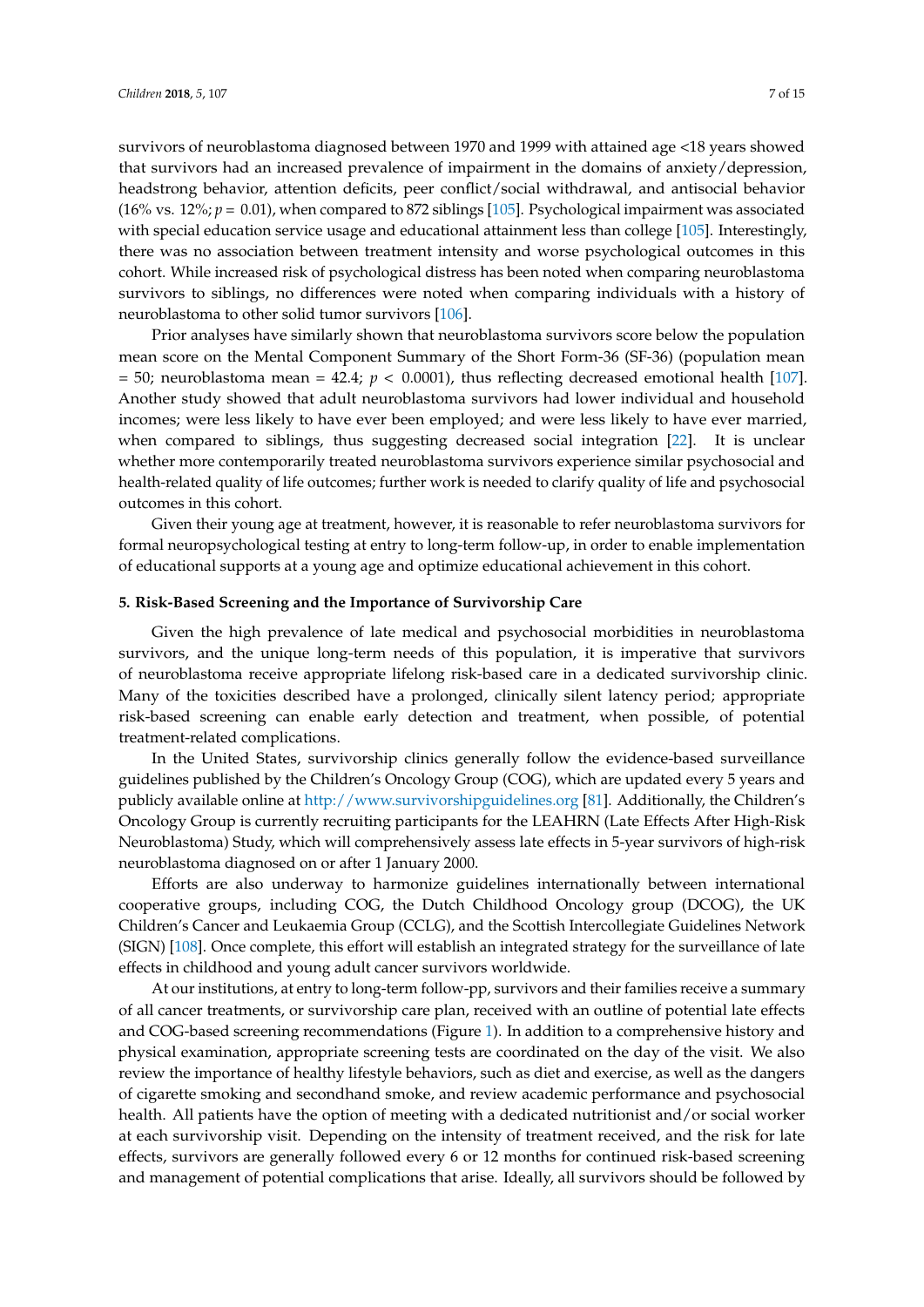a primary care physician in conjunction with the treating cancer center (either the primary oncologist and/or a dedicated long-term follow-up program) and follow risk-based screening as outlined on the survivorship care plan. Lifelong annual survivorship visits, which are generally covered by insurance, are recommended for early detection and management of potential late effects.

<span id="page-7-0"></span>

| Name: John Doe                                                |          | Date of Birth: 8/01/03                                                                            |                                                                          |                           |  |
|---------------------------------------------------------------|----------|---------------------------------------------------------------------------------------------------|--------------------------------------------------------------------------|---------------------------|--|
| Cancer Diagnosis: Neuroblastoma, stage IV                     |          |                                                                                                   |                                                                          |                           |  |
| Treatment center: Memorial Sloan-Kettering Cancer Center      |          |                                                                                                   |                                                                          |                           |  |
| Date of diagnosis: 5/01/07                                    |          |                                                                                                   |                                                                          |                           |  |
| Age at diagnosis: 3 7/12                                      |          |                                                                                                   |                                                                          |                           |  |
| Date of completion of therapy: 03/01/12                       |          |                                                                                                   |                                                                          |                           |  |
| <b>Surgery</b>                                                |          |                                                                                                   |                                                                          |                           |  |
| Date<br>Procedure<br>6/20/07                                  |          |                                                                                                   | Thoracoabdominal exploration and gross total resection of neuroblastoma. |                           |  |
|                                                               |          | Right radical adrenalectomy. Liver biopsy.                                                        |                                                                          |                           |  |
| <b>Radiation Therapy</b>                                      |          |                                                                                                   |                                                                          |                           |  |
| Date Start<br>Date Stop                                       |          |                                                                                                   | Field                                                                    | Dose (cGy)                |  |
| 09/01/07                                                      | 09/12/07 |                                                                                                   | Abdomen                                                                  | 2100                      |  |
| Chemotherapy                                                  |          |                                                                                                   |                                                                          |                           |  |
| <b>Drug Name</b>                                              |          |                                                                                                   |                                                                          | Dose (units or $mg/m^2$ ) |  |
| Isotretinoin                                                  |          |                                                                                                   |                                                                          |                           |  |
| Topotecan                                                     |          |                                                                                                   |                                                                          |                           |  |
| Irinotecan                                                    |          |                                                                                                   |                                                                          |                           |  |
| Temozolomide                                                  |          |                                                                                                   |                                                                          |                           |  |
| Cyclophosphamide                                              |          |                                                                                                   | 17.6 grams/ $m2$                                                         |                           |  |
| Carboplatin                                                   |          |                                                                                                   |                                                                          |                           |  |
| Cisplatin                                                     |          | $400 \text{ mg/m}^2$                                                                              |                                                                          |                           |  |
| Etoposide                                                     |          |                                                                                                   |                                                                          |                           |  |
| Vincristine                                                   |          |                                                                                                   |                                                                          |                           |  |
| Doxorubicin                                                   |          | 225 mg/m <sup>2</sup>                                                                             |                                                                          |                           |  |
| Immunotherapy                                                 |          |                                                                                                   |                                                                          |                           |  |
| 3F8/GMCSF                                                     |          |                                                                                                   |                                                                          |                           |  |
| Rituximab                                                     |          |                                                                                                   |                                                                          |                           |  |
| <b>Potential Late Effects</b>                                 |          | Screening Recommendations**                                                                       |                                                                          |                           |  |
| Any treatment history                                         |          |                                                                                                   | Complete physical exam annually                                          |                           |  |
| Neurocognitive dysfunction                                    |          |                                                                                                   | Neuropsychological evaluation                                            |                           |  |
| Hearing problems                                              |          |                                                                                                   | Audiogram baseline and as indicated                                      |                           |  |
| Thyroid problems                                              |          |                                                                                                   | TSH/Free T4, inspect and palpate thyroid                                 |                           |  |
| Cardiac dysfunction                                           |          |                                                                                                   | Echocardiogram/EKG every 1-3 years                                       |                           |  |
| GI dysfunction                                                |          |                                                                                                   | Liver Function Test annually                                             |                           |  |
| Kidney/Bladder dysfunction<br>Gonadal dysfunction/infertility |          | BUN/Creatinine, blood pressure, urinalysis<br>LH/FSH, Testosterone, monitor pubertal development, |                                                                          |                           |  |
|                                                               |          |                                                                                                   | sperm analysis when indicated                                            |                           |  |
| Decreased spinal growth                                       |          |                                                                                                   | Monitor weight, height, and sitting height                               |                           |  |
| Altered bone health                                           |          |                                                                                                   | Bone density evaluation as indicated                                     |                           |  |
| Secondary malignancies                                        |          | CBC annually, inspect and palpate radiation areas,<br>dermatology exam annually, UA annually      |                                                                          |                           |  |
| Dental problems                                               |          | Dental exam and cleaning every 6 months                                                           |                                                                          |                           |  |

**Figure 1.** Sample treatment summary for a survivor of neuroblastoma. Abbreviations: cGy, centigray; **Figure 1.** Sample treatment summary for a survivor of neuroblastoma. Abbreviations: cGy, centigray; GM-CSF, Granulocyte-Macrophage Colony Stimulating Factor; TSH, thyroid stimulating hormone; GM-CSF, Granulocyte-Macrophage Colony Stimulating Factor; TSH, thyroid stimulating hormone; free T4, free thyroxine; EKG, electrocardiogram; BUN, blood urea nitrogen; LH, luteinizing hormone; free T4, free thyroxine; EKG, electrocardiogram; BUN, blood urea nitrogen; LH, luteinizing hormone; FSH, follicle stimulating hormone; CBC, complete blood count; UA, urinalysis. 3F8 is a murine FSH, follicle stimulating hormone; CBC, complete blood count; UA, urinalysis. 3F8 is a murine monoclonal IgG3 antibody specific for the tumor- associated antigen ganglioside GD2, which is used monoclonal IgG3 antibody specific for the tumor- associated antigen ganglioside GD2, which is used at Memorial Sloan Kettering Cancer Center.

## **6. Conclusions 6. Conclusions**

Neuroblastoma survivors face lifelong medical and psychosocial risks related to their prior Neuroblastoma survivors face lifelong medical and psychosocial risks related to their prior cancer cancer therapies. The most prevalent complications in this cohort include conditions involving therapies. The most prevalent complications in this cohort include conditions involving hearing, hearing, the endor in the endor in the endorse system, and the endorse are at risk for disturbances in other systems. the endocrine system, and SMN, although survivors are at risk for disturbances in other systems as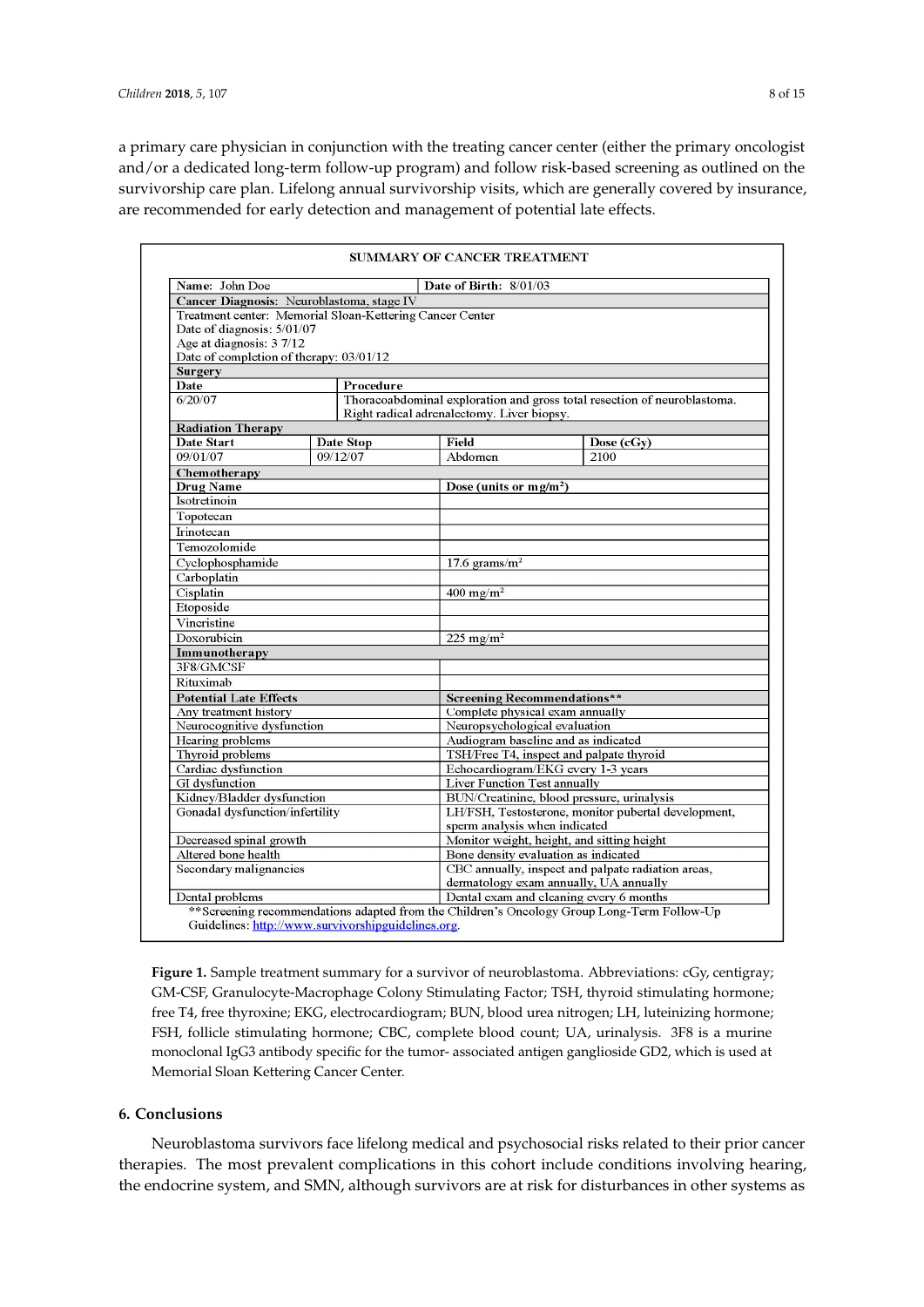well, as outlined above. In order to promote early identification and treatment of these problems, lifelong surveillance and risk-based follow-up care should be provided for all survivors, particularly those treated with intensive multimodality therapy. The goal of survivorship care for this cohort is to reduce morbidity and mortality, educate and empower both survivors and their families, and enhance quality of life among all neuroblastoma survivors.

**Author Contributions:** Conceptualization, Writing-Original Draft Preparation, Writing-Review and Editing: D.N.F.; Conceptualization, Writing-Review and Editing: T.O.H.

**Funding:** This research was funded by the MSK Cancer Center Support Grant/Core Grant, grant number P30 CA008748.

**Conflicts of Interest:** The authors declare no conflict of interest.

#### **References**

- <span id="page-8-0"></span>1. American Cancer Society. *Cancer Facts & Figures 2018*; American Cancer Society: Atlanta, GA, USA, 2018.
- <span id="page-8-1"></span>2. Matthay, K.K.; Maris, J.M.; Schleiermacher, G.; Nakagawara, A.; Mackall, C.L.; Diller, L.; Weiss, W.A. Neuroblastoma. *Nat. Rev. Dis. Primers* **2016**, *2*, 16078. [\[CrossRef\]](http://dx.doi.org/10.1038/nrdp.2016.78) [\[PubMed\]](http://www.ncbi.nlm.nih.gov/pubmed/27830764)
- <span id="page-8-2"></span>3. Cheung, N.K.; Lazarus, H.; Miraldi, F.D.; Abramowsky, C.R.; Kallick, S.; Saarinen, U.M.; Spitzer, T.; Strandjord, S.E.; Coccia, P.F.; Berger, N.A. Ganglioside GD2 specific monoclonal antibody 3F8: A phase I study in patients with neuroblastoma and malignant melanoma. *J. Clin. Oncol.* **1987**, *5*, 1430–1440. [\[CrossRef\]](http://dx.doi.org/10.1200/JCO.1987.5.9.1430) [\[PubMed\]](http://www.ncbi.nlm.nih.gov/pubmed/3625258)
- 4. Finklestein, J.Z.; Klemperer, M.R.; Evans, A.; Bernstein, I.; Leikin, S.; McCreadie, S.; Grosfeld, J.; Hittle, R.; Weiner, J.; Sather, H.; et al. Multiagent chemotherapy for children with metastatic neuroblastoma: A report from childrens cancer study group. *Med. Pediatr. Oncol.* **1979**, *6*, 179–188. [\[CrossRef\]](http://dx.doi.org/10.1002/mpo.2950060211) [\[PubMed\]](http://www.ncbi.nlm.nih.gov/pubmed/460045)
- 5. Green, A.A.; Hayes, F.A.; Hustu, H.O. Sequential cyclophosphamide and doxorubicin for induction of complete remission in children with disseminated neuroblastoma. *Cancer* **1981**, *48*, 2310–2317. [\[CrossRef\]](http://dx.doi.org/10.1002/1097-0142(19811115)48:10<2310::AID-CNCR2820481029>3.0.CO;2-W)
- 6. Hartmann, O.; Benhamou, E.; Beaujean, F.; Pico, J.L.; Kalifa, C.; Patte, C.; Flamant, F.; Lemerle, J. High-dose busulfan and cyclophosphamide with autologous bone marrow transplantation support in advanced malignancies in children: A phase II study. *J. Clin. Oncol.* **1986**, *4*, 1804–1810. [\[CrossRef\]](http://dx.doi.org/10.1200/JCO.1986.4.12.1804) [\[PubMed\]](http://www.ncbi.nlm.nih.gov/pubmed/3537217)
- 7. Hartmann, O.; Kalifa, C.; Benhamou, E.; Patte, C.; Flamant, F.; Jullien, C.; Beaujean, F.; Lemerle, J. Treatment of advanced neuroblastoma with high-dose melphalan and autologous bone marrow transplantation. *Cancer Chemother. Pharmacol.* **1986**, *16*, 165–169. [\[CrossRef\]](http://dx.doi.org/10.1007/BF00256169) [\[PubMed\]](http://www.ncbi.nlm.nih.gov/pubmed/3512113)
- 8. Matthay, K.K.; Huberty, J.P.; Hattner, R.S.; Ablin, A.R.; Engelstad, B.L.; Zoger, S.; Hasegawa, B.H.; Price, D. Efficacy and safety of [131i]metaiodobenzylguanidine therapy for patients with refractory neuroblastoma. *J. Nucl. Biol. Med.* **1991**, *35*, 244–247. [\[PubMed\]](http://www.ncbi.nlm.nih.gov/pubmed/1823827)
- <span id="page-8-5"></span>9. Matthay, K.K.; O'Leary, M.C.; Ramsay, N.K.; Villablanca, J.; Reynolds, C.P.; Atkinson, J.B.; Haase, G.M.; Stram, D.O.; Seeger, R.C. Role of myeloablative therapy in improved outcome for high risk neuroblastoma: Review of recent children's cancer group results. *Eur. J. Cancer* **1995**, *31a*, 572–575. [\[CrossRef\]](http://dx.doi.org/10.1016/0959-8049(95)00015-B)
- 10. Pinto, N.R.; Applebaum, M.A.; Volchenboum, S.L.; Matthay, K.K.; London, W.B.; Ambros, P.F.; Nakagawara, A.; Berthold, F.; Schleiermacher, G.; Park, J.R.; et al. Advances in risk classification and treatment strategies for neuroblastoma. *J. Clin. Oncol.* **2015**, *33*, 3008–3017. [\[CrossRef\]](http://dx.doi.org/10.1200/JCO.2014.59.4648) [\[PubMed\]](http://www.ncbi.nlm.nih.gov/pubmed/26304901)
- <span id="page-8-3"></span>11. Stram, D.O.; Matthay, K.K.; O'Leary, M.; Reynolds, C.P.; Haase, G.M.; Atkinson, J.B.; Brodeur, G.M.; Seeger, R.C. Consolidation chemoradiotherapy and autologous bone marrow transplantation versus continued chemotherapy for metastatic neuroblastoma: A report of two concurrent children's cancer group studies. *J. Clin. Oncol.* **1996**, *14*, 2417–2426. [\[CrossRef\]](http://dx.doi.org/10.1200/JCO.1996.14.9.2417) [\[PubMed\]](http://www.ncbi.nlm.nih.gov/pubmed/8823319)
- <span id="page-8-4"></span>12. Strother, D.R.; London, W.B.; Schmidt, M.L.; Brodeur, G.M.; Shimada, H.; Thorner, P.; Collins, M.H.; Tagge, E.; Adkins, S.; Reynolds, C.P.; et al. Outcome after surgery alone or with restricted use of chemotherapy for patients with low-risk neuroblastoma: Results of children's oncology group study p9641. *J. Clin. Oncol.* **2012**, *30*, 1842–1848. [\[CrossRef\]](http://dx.doi.org/10.1200/JCO.2011.37.9990) [\[PubMed\]](http://www.ncbi.nlm.nih.gov/pubmed/22529259)
- <span id="page-8-6"></span>13. Matthay, K.K.; Reynolds, C.P.; Seeger, R.C.; Shimada, H.; Adkins, E.S.; Haas-Kogan, D.; Gerbing, R.B.; London, W.B.; Villablanca, J.G. Long-term results for children with high-risk neuroblastoma treated on a randomized trial of myeloablative therapy followed by 13-cis-retinoic acid: A children's oncology group study. *J. Clin. Oncol.* **2009**, *27*, 1007–1013. [\[CrossRef\]](http://dx.doi.org/10.1200/JCO.2007.13.8925) [\[PubMed\]](http://www.ncbi.nlm.nih.gov/pubmed/19171716)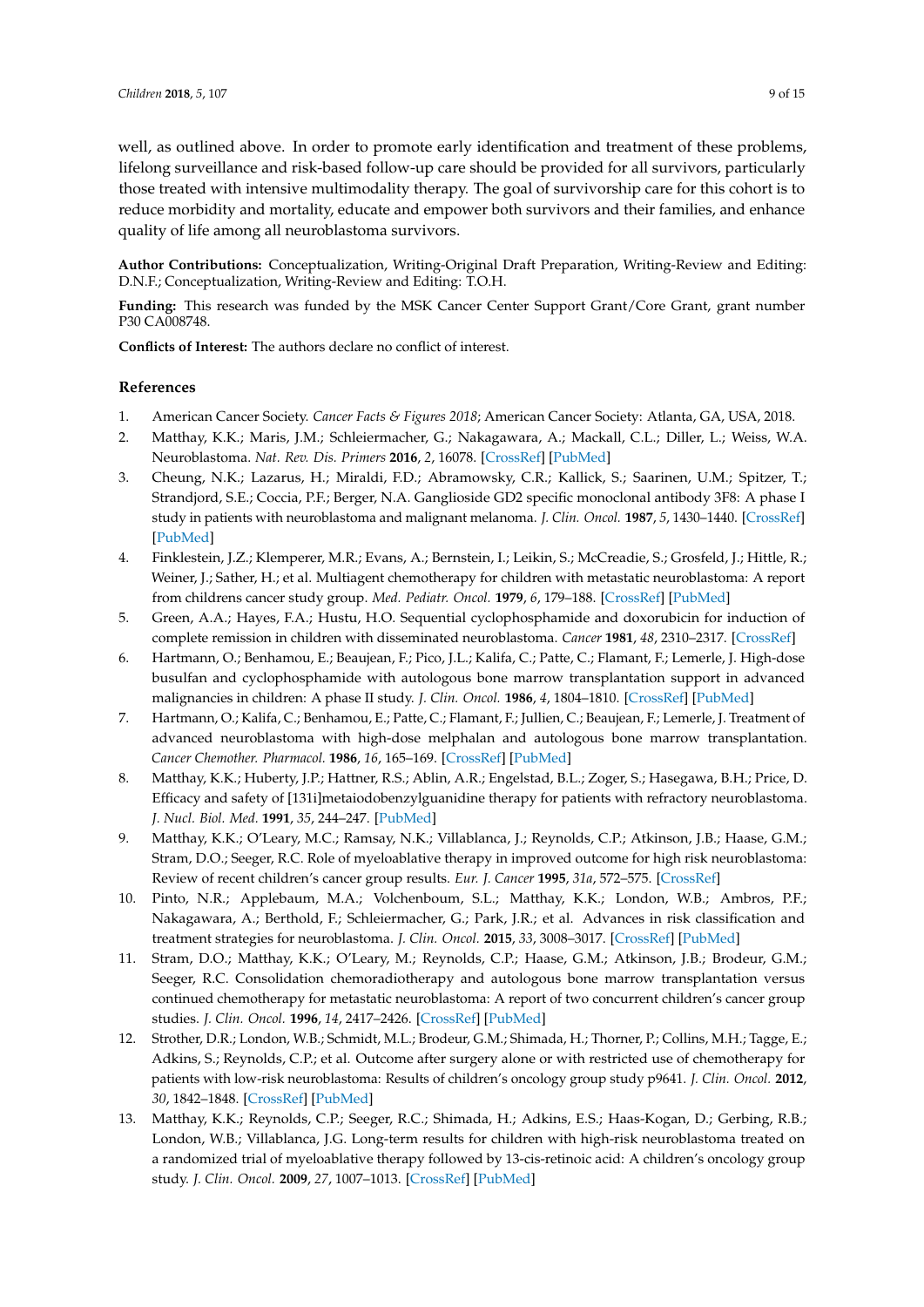- 14. Matthay, K.K.; Villablanca, J.G.; Seeger, R.C.; Stram, D.O.; Harris, R.E.; Ramsay, N.K.; Swift, P.; Shimada, H.; Black, C.T.; Brodeur, G.M.; et al. Treatment of high-risk neuroblastoma with intensive chemotherapy, radiotherapy, autologous bone marrow transplantation, and 13-*cis*-retinoic acid. *N. Engl. J. Med.* **1999**, *341*, 1165–1173. [\[CrossRef\]](http://dx.doi.org/10.1056/NEJM199910143411601) [\[PubMed\]](http://www.ncbi.nlm.nih.gov/pubmed/10519894)
- 15. Park, J.R.; Villablanca, J.G.; London, W.B.; Gerbing, R.B.; Haas-Kogan, D.; Adkins, E.S.; Attiyeh, E.F.; Maris, J.M.; Seeger, R.C.; Reynolds, C.P.; et al. Outcome of high-risk stage 3 neuroblastoma with myeloablative therapy and 13-*cis*-retinoic acid: A report from the children's oncology group. *Pediatr. Blood Cancer* **2009**, *52*, 44–50. [\[CrossRef\]](http://dx.doi.org/10.1002/pbc.21784) [\[PubMed\]](http://www.ncbi.nlm.nih.gov/pubmed/18937318)
- 16. Kletzel, M.; Katzenstein, H.M.; Haut, P.R.; Yu, A.L.; Morgan, E.; Reynolds, M.; Geissler, G.; Marymount, M.H.; Liu, D.; Kalapurakal, J.A.; et al. Treatment of high-risk neuroblastoma with triple-tandem high-dose therapy and stem-cell rescue: Results of the chicago pilot II study. *J. Clin. Oncol.* **2002**, *20*, 2284–2292. [\[CrossRef\]](http://dx.doi.org/10.1200/JCO.2002.06.060) [\[PubMed\]](http://www.ncbi.nlm.nih.gov/pubmed/11980999)
- <span id="page-9-0"></span>17. George, R.E.; Li, S.; Medeiros-Nancarrow, C.; Neuberg, D.; Marcus, K.; Shamberger, R.C.; Pulsipher, M.; Grupp, S.A.; Diller, L. High-risk neuroblastoma treated with tandem autologous peripheral-blood stem cell-supported transplantation: Long-term survival update. *J. Clin. Oncol.* **2006**, *24*, 2891–2896. [\[CrossRef\]](http://dx.doi.org/10.1200/JCO.2006.05.6986) [\[PubMed\]](http://www.ncbi.nlm.nih.gov/pubmed/16782928)
- <span id="page-9-1"></span>18. Armstrong, A.E.; Danner-Koptik, K.; Golden, S.; Schneiderman, J.; Kletzel, M.; Reichek, J.; Gosiengfiao, Y. Late effects in pediatric high-risk neuroblastoma survivors after intensive induction chemotherapy followed by myeloablative consolidation chemotherapy and triple autologous stem cell transplants. *J. Pediatr. Hematol. Oncol.* **2018**, *40*, 31–35. [\[CrossRef\]](http://dx.doi.org/10.1097/MPH.0000000000000848) [\[PubMed\]](http://www.ncbi.nlm.nih.gov/pubmed/28538090)
- 19. Barr, R.D.; Chalmers, D.; Pauw, S.D.; Furlong, W.; Weitzman, S.; Feeny, D. Health-related quality of life in survivors of wilms' tumor and advanced neuroblastoma: A cross-sectional study. *J. Clin. Oncol.* **2000**, *18*, 3280–3287. [\[CrossRef\]](http://dx.doi.org/10.1200/JCO.2000.18.18.3280) [\[PubMed\]](http://www.ncbi.nlm.nih.gov/pubmed/10986061)
- <span id="page-9-8"></span>20. Cohen, L.E.; Gordon, J.H.; Popovsky, E.Y.; Gunawardene, S.; Duffey-Lind, E.; Lehmann, L.E.; Diller, L.R. Late effects in children treated with intensive multimodal therapy for high-risk neuroblastoma: High incidence of endocrine and growth problems. *Bone Marrow Transplant.* **2014**, *49*, 502–508. [\[CrossRef\]](http://dx.doi.org/10.1038/bmt.2013.218) [\[PubMed\]](http://www.ncbi.nlm.nih.gov/pubmed/24442245)
- <span id="page-9-9"></span>21. Laverdiere, C.; Cheung, N.K.; Kushner, B.H.; Kramer, K.; Modak, S.; LaQuaglia, M.P.; Wolden, S.; Ness, K.K.; Gurney, J.G.; Sklar, C.A. Long-term complications in survivors of advanced stage neuroblastoma. *Pediatr. Blood Cancer* **2005**, *45*, 324–332. [\[CrossRef\]](http://dx.doi.org/10.1002/pbc.20331) [\[PubMed\]](http://www.ncbi.nlm.nih.gov/pubmed/15714447)
- <span id="page-9-7"></span>22. Laverdiere, C.; Liu, Q.; Yasui, Y.; Nathan, P.C.; Gurney, J.G.; Stovall, M.; Diller, L.R.; Cheung, N.K.; Wolden, S.; Robison, L.L.; et al. Long-term outcomes in survivors of neuroblastoma: A report from the childhood cancer survivor study. *JNCI* **2009**, *101*, 1131–1140. [\[CrossRef\]](http://dx.doi.org/10.1093/jnci/djp230) [\[PubMed\]](http://www.ncbi.nlm.nih.gov/pubmed/19648511)
- <span id="page-9-2"></span>23. Applebaum, M.A.; Henderson, T.O.; Lee, S.M.; Pinto, N.; Volchenboum, S.L.; Cohn, S.L. Second malignancies in patients with neuroblastoma: The effects of risk-based therapy. *Pediatr. Blood Cancer* **2015**, *62*, 128–133. [\[CrossRef\]](http://dx.doi.org/10.1002/pbc.25249) [\[PubMed\]](http://www.ncbi.nlm.nih.gov/pubmed/25251613)
- <span id="page-9-3"></span>24. Robison, L.L. The childhood cancer survivor study: A resource for research of long-term outcomes among adult survivors of childhood cancer. *Minn. Med.* **2005**, *88*, 45–49. [\[PubMed\]](http://www.ncbi.nlm.nih.gov/pubmed/15942996)
- <span id="page-9-4"></span>25. Robison, L.L.; Armstrong, G.T.; Boice, J.D.; Chow, E.J.; Davies, S.M.; Donaldson, S.S.; Green, D.M.; Hammond, S.; Meadows, A.T.; Mertens, A.C.; et al. The childhood cancer survivor study: A national cancer institute–supported resource for outcome and intervention research. *J. Clin. Oncol.* **2009**, *27*, 2308–2318. [\[CrossRef\]](http://dx.doi.org/10.1200/JCO.2009.22.3339) [\[PubMed\]](http://www.ncbi.nlm.nih.gov/pubmed/19364948)
- <span id="page-9-5"></span>26. Oeffinger, K.C.; Mertens, A.C.; Sklar, C.A.; Kawashima, T.; Hudson, M.M.; Meadows, A.T.; Friedman, D.L.; Marina, N.; Hobbie, W.; Kadan-Lottick, N.S.; et al. Chronic health conditions in adult survivors of childhood cancer. *N. Engl. J. Med.* **2006**, *355*, 1572–1582. [\[CrossRef\]](http://dx.doi.org/10.1056/NEJMsa060185) [\[PubMed\]](http://www.ncbi.nlm.nih.gov/pubmed/17035650)
- <span id="page-9-6"></span>27. Armstrong, G.T.; Chen, Y.; Yasui, Y.; Leisenring, W.; Gibson, T.M.; Mertens, A.C.; Stovall, M.; Oeffinger, K.C.; Bhatia, S.; Krull, K.R.; et al. Reduction in late mortality among 5-year survivors of childhood cancer. *N. Engl. J. Med.* **2016**, *374*, 833–842. [\[CrossRef\]](http://dx.doi.org/10.1056/NEJMoa1510795) [\[PubMed\]](http://www.ncbi.nlm.nih.gov/pubmed/26761625)
- <span id="page-9-10"></span>28. Hobbie, W.L.; Moshang, T.; Carlson, C.A.; Goldmuntz, E.; Sacks, N.; Goldfarb, S.B.; Grupp, S.A.; Ginsberg, J.P. Late effects in survivors of tandem peripheral blood stem cell transplant for high-risk neuroblastoma. *Pediatr. Blood Cancer* **2008**, *51*, 679–683. [\[CrossRef\]](http://dx.doi.org/10.1002/pbc.21683) [\[PubMed\]](http://www.ncbi.nlm.nih.gov/pubmed/18623215)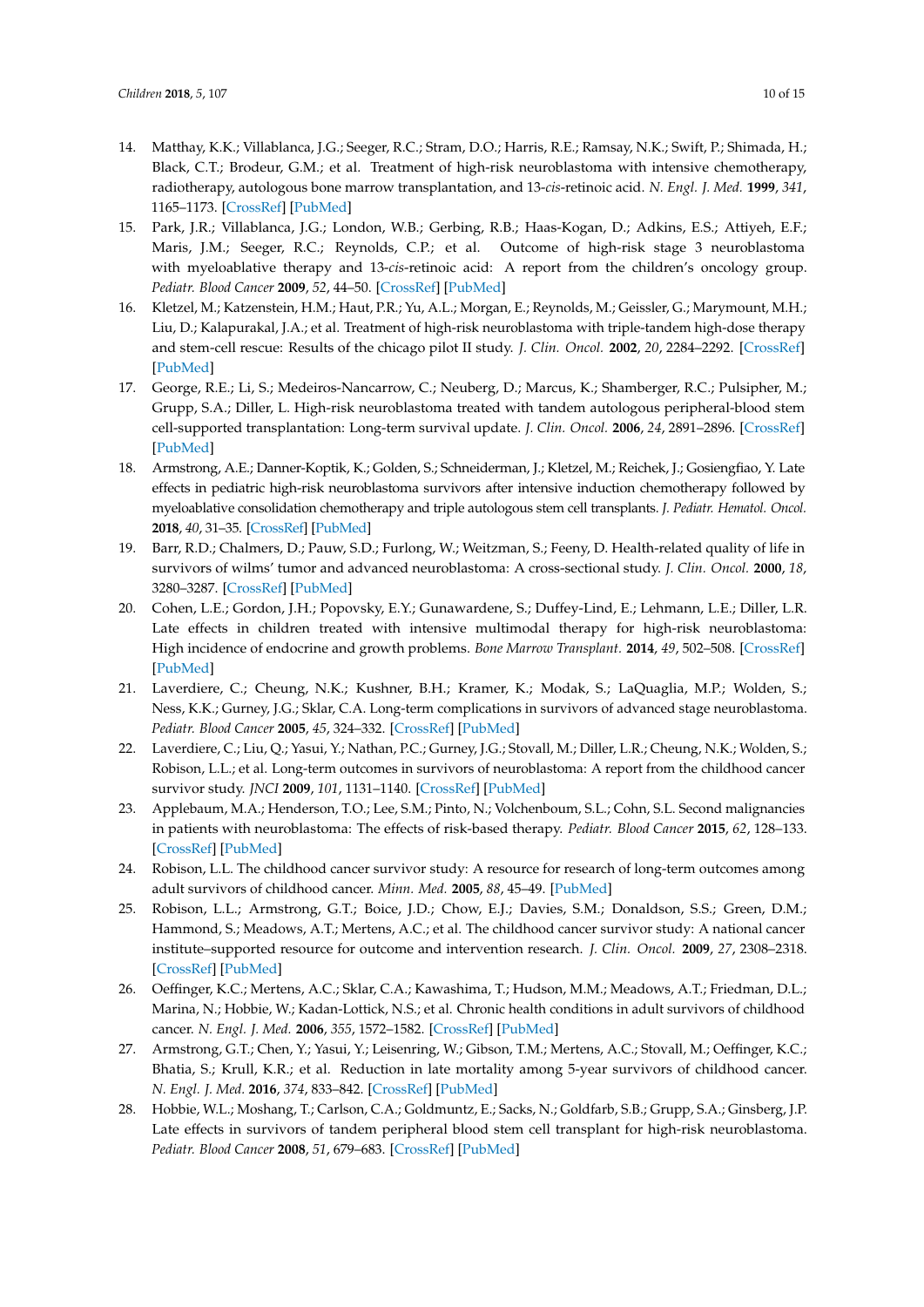- <span id="page-10-0"></span>29. Trahair, T.N.; Vowels, M.R.; Johnston, K.; Cohn, R.J.; Russell, S.J.; Neville, K.A.; Carroll, S.; Marshall, G.M. Long-term outcomes in children with high-risk neuroblastoma treated with autologous stem cell transplantation. *Bone Marrow Transplant.* **2007**, *40*, 741–746. [\[CrossRef\]](http://dx.doi.org/10.1038/sj.bmt.1705809) [\[PubMed\]](http://www.ncbi.nlm.nih.gov/pubmed/17724446)
- <span id="page-10-1"></span>30. Applebaum, M.A.; Vaksman, Z.; Lee, S.M.; Hungate, E.A.; Henderson, T.O.; London, W.B.; Pinto, N.; Volchenboum, S.L.; Park, J.R.; Naranjo, A.; et al. Neuroblastoma survivors are at increased risk for second malignancies: A report from the international neuroblastoma risk group project. *Eur. J. Cancer* **2017**, *72*, 177–185. [\[CrossRef\]](http://dx.doi.org/10.1016/j.ejca.2016.11.022) [\[PubMed\]](http://www.ncbi.nlm.nih.gov/pubmed/28033528)
- 31. Bergeron, C.; Dubourg, L.; Chastagner, P.; Mechinaud, F.; Plouvier, E.; Desfachelles, A.S.; Dusol, F.; Pautard, B.; Edan, C.; Plantaz, D.; et al. Long-term renal and hearing toxicity of carboplatin in infants treated for localized and unresectable neuroblastoma: Results of the SFOP NBL90 study. *Pediatr. Blood Cancer* **2005**, *45*, 32–36. [\[CrossRef\]](http://dx.doi.org/10.1002/pbc.20379) [\[PubMed\]](http://www.ncbi.nlm.nih.gov/pubmed/15768383)
- <span id="page-10-2"></span>32. Landier, W.; Knight, K.; Wong, F.L.; Lee, J.; Thomas, O.; Kim, H.; Kreissman, S.G.; Schmidt, M.L.; Chen, L.; London, W.B.; et al. Ototoxicity in children with high-risk neuroblastoma: Prevalence, risk factors, and concordance of grading scales—A report from the children's oncology group. *J. Clin. Oncol.* **2014**, *32*, 527–534. [\[CrossRef\]](http://dx.doi.org/10.1200/JCO.2013.51.2038) [\[PubMed\]](http://www.ncbi.nlm.nih.gov/pubmed/24419114)
- <span id="page-10-3"></span>33. De Fine Licht, S.; Rugbjerg, K.; Gudmundsdottir, T.; Bonnesen, T.G.; Asdahl, P.H.; Holmqvist, A.S.; Madanat-Harjuoja, L.; Tryggvadottir, L.; Wesenberg, F.; Hasle, H.; et al. Long-term inpatient disease burden in the adult life after childhood cancer in scandinavia (ALiCCS) study: A cohort study of 21,297 childhood cancer survivors. *PLoS Med.* **2017**, *14*, e1002296. [\[CrossRef\]](http://dx.doi.org/10.1371/journal.pmed.1002296) [\[PubMed\]](http://www.ncbi.nlm.nih.gov/pubmed/28486495)
- <span id="page-10-4"></span>34. Brignardello, E.; Felicetti, F.; Castiglione, A.; Chiabotto, P.; Corrias, A.; Fagioli, F.; Ciccone, G.; Boccuzzi, G. Endocrine health conditions in adult survivors of childhood cancer: The need for specialized adult-focused follow-up clinics. *Eur. J. Endocrinol.* **2013**, *168*, 465–472. [\[CrossRef\]](http://dx.doi.org/10.1530/EJE-12-1043) [\[PubMed\]](http://www.ncbi.nlm.nih.gov/pubmed/23258270)
- <span id="page-10-5"></span>35. Mostoufi-Moab, S.; Seidel, K.; Leisenring, W.M.; Armstrong, G.T.; Oeffinger, K.C.; Stovall, M.; Meacham, L.R.; Green, D.M.; Weathers, R.; Ginsberg, J.P.; et al. Endocrine abnormalities in aging survivors of childhood cancer: A report from the childhood cancer survivor study. *J. Clin. Oncol.* **2016**, *34*, 3240–3247. [\[CrossRef\]](http://dx.doi.org/10.1200/JCO.2016.66.6545) [\[PubMed\]](http://www.ncbi.nlm.nih.gov/pubmed/27382091)
- <span id="page-10-6"></span>36. Van Santen, H.M.; de Kraker, J.; Vulsma, T. Endocrine late effects from multi-modality treatment of neuroblastoma. *Eur. J. Cancer* **2005**, *41*, 1767–1774. [\[CrossRef\]](http://dx.doi.org/10.1016/j.ejca.2005.02.036) [\[PubMed\]](http://www.ncbi.nlm.nih.gov/pubmed/16039114)
- <span id="page-10-7"></span>37. Flandin, I.; Hartmann, O.; Michon, J.; Pinkerton, R.; Coze, C.; Stephan, J.L.; Fourquet, B.; Valteau-Couanet, D.; Bergeron, C.; Philip, T.; et al. Impact of TBI on late effects in children treated by megatherapy for stage iv neuroblastoma. A study of the French society of pediatric oncology. *Int. J. Radiat. Oncol. Biol. Phys.* **2006**, *64*, 1424–1431. [\[CrossRef\]](http://dx.doi.org/10.1016/j.ijrobp.2005.10.020) [\[PubMed\]](http://www.ncbi.nlm.nih.gov/pubmed/16427213)
- <span id="page-10-8"></span>38. Sklar, C.; Boulad, F.; Small, T.; Kernan, N. Endocrine complications of pediatric stem cell transplantation. *Front. Biosci. J. Virtual Libr.* **2001**, *6*, G17–G22. [\[CrossRef\]](http://dx.doi.org/10.2741/A714)
- <span id="page-10-9"></span>39. Clement, S.C.; van Eck-Smit, B.L.; van Trotsenburg, A.S.; Kremer, L.C.; Tytgat, G.A.; van Santen, H.M. Long-term follow-up of the thyroid gland after treatment with 131I-metaiodobenzylguanidine in children with neuroblastoma: Importance of continuous surveillance. *Pediatr. Blood Cancer* **2013**, *60*, 1833–1838. [\[CrossRef\]](http://dx.doi.org/10.1002/pbc.24681) [\[PubMed\]](http://www.ncbi.nlm.nih.gov/pubmed/23832530)
- 40. Clement, S.C.; van Rijn, R.R.; van Eck-Smit, B.L.; van Trotsenburg, A.S.; Caron, H.N.; Tytgat, G.A.; van Santen, H.M. Long-term efficacy of current thyroid prophylaxis and future perspectives on thyroid protection during 131I-metaiodobenzylguanidine treatment in children with neuroblastoma. *Eur. J. Nucl. Med. Mol. Imaging* **2015**, *42*, 706–715. [\[CrossRef\]](http://dx.doi.org/10.1007/s00259-014-2967-4) [\[PubMed\]](http://www.ncbi.nlm.nih.gov/pubmed/25512056)
- <span id="page-10-10"></span>41. Van Santen, H.M.; de Kraker, J.; van Eck, B.L.; de Vijlder, J.J.; Vulsma, T. High incidence of thyroid dysfunction despite prophylaxis with potassium iodide during (131)I-meta-iodobenzylguanidine treatment in children with neuroblastoma. *Cancer* **2002**, *94*, 2081–2089. [\[CrossRef\]](http://dx.doi.org/10.1002/cncr.10447) [\[PubMed\]](http://www.ncbi.nlm.nih.gov/pubmed/11932913)
- <span id="page-10-11"></span>42. Hovi, L.; Saarinen-Pihkala, U.M.; Vettenranta, K.; Lipsanen, M.; Tapanainen, P. Growth in children with poor-risk neuroblastoma after regimens with or without total body irradiation in preparation for autologous bone marrow transplantation. *Bone Marrow Transplant.* **1999**, *24*, 1131–1136. [\[CrossRef\]](http://dx.doi.org/10.1038/sj.bmt.1702021) [\[PubMed\]](http://www.ncbi.nlm.nih.gov/pubmed/10578163)
- 43. Giorgiani, G.; Bozzola, M.; Locatelli, F.; Picco, P.; Zecca, M.; Cisternino, M.; Dallorso, S.; Bonetti, F.; Dini, G.; Borrone, C.; et al. Role of busulfan and total body irradiation on growth of prepubertal children receiving bone marrow transplantation and results of treatment with recombinant human growth hormone. *Blood* **1995**, *86*, 825–831. [\[PubMed\]](http://www.ncbi.nlm.nih.gov/pubmed/7606014)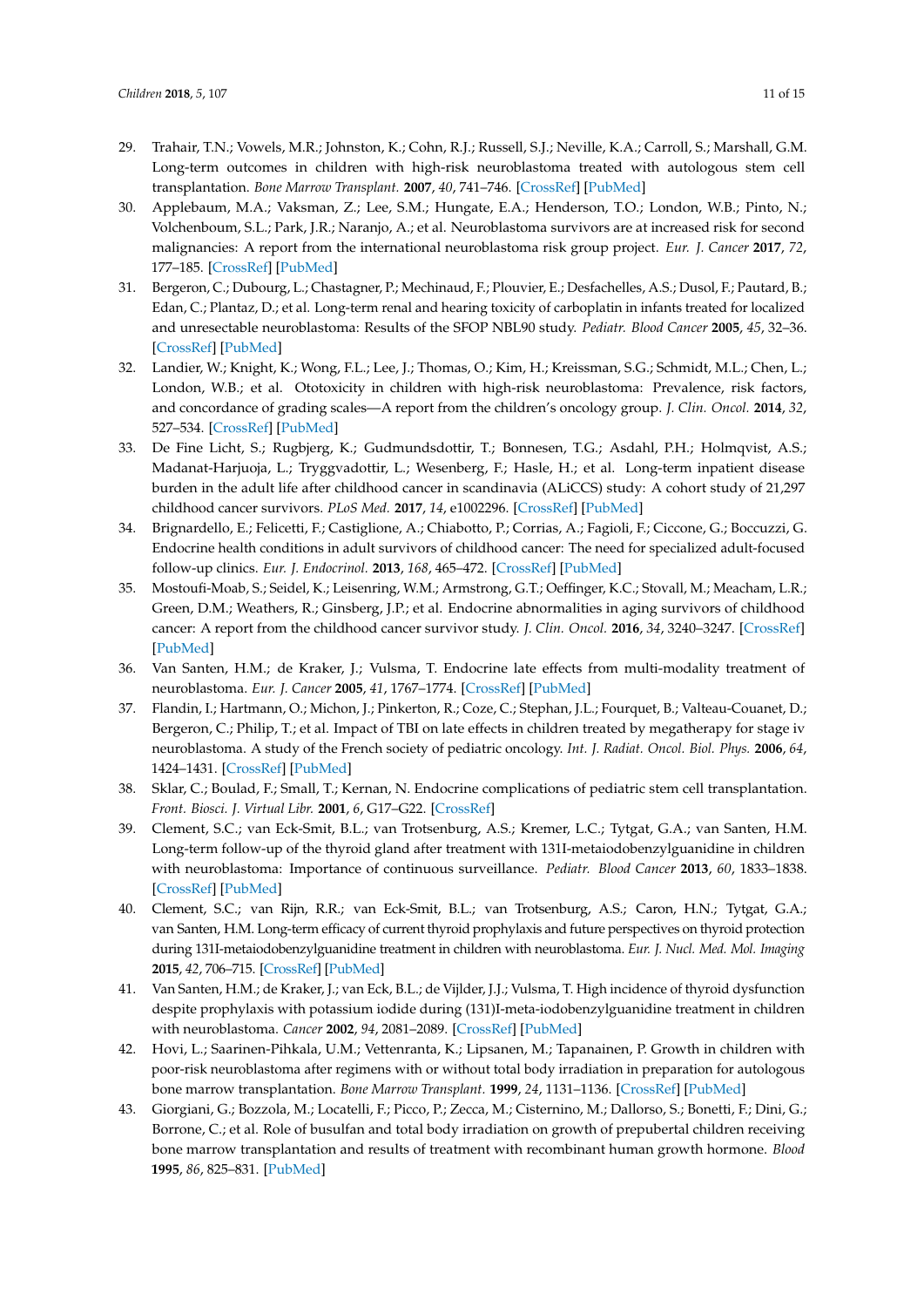- <span id="page-11-0"></span>44. Utriainen, P.; Vatanen, A.; Toiviainen-Salo, S.; Saarinen-Pihkala, U.; Makitie, O.; Jahnukainen, K. Skeletal outcome in long-term survivors of childhood high-risk neuroblastoma treated with high-dose therapy and autologous stem cell rescue. *Bone Marrow Transplant.* **2017**, *52*, 711–716. [\[CrossRef\]](http://dx.doi.org/10.1038/bmt.2016.345) [\[PubMed\]](http://www.ncbi.nlm.nih.gov/pubmed/28067882)
- <span id="page-11-1"></span>45. Sklar, C.A. Growth and neuroendocrine dysfunction following therapy for childhood cancer. *Pediatr. Clin. N. Am.* **1997**, *44*, 489–503. [\[CrossRef\]](http://dx.doi.org/10.1016/S0031-3955(05)70487-9)
- <span id="page-11-2"></span>46. Clayton, P.E.; Shalet, S.M. The evolution of spinal growth after irradiation. *Clin. Oncol.* **1991**, *3*, 220–222. [\[CrossRef\]](http://dx.doi.org/10.1016/S0936-6555(05)80744-7)
- <span id="page-11-3"></span>47. Hobbie, W.L.; Mostoufi, S.M.; Carlson, C.A.; Gruccio, D.; Ginsberg, J.P. Prevalence of advanced bone age in a cohort of patients who received cis-retinoic acid for high-risk neuroblastoma. *Pediatr. Blood Cancer* **2011**, *56*, 474–476. [\[CrossRef\]](http://dx.doi.org/10.1002/pbc.22839) [\[PubMed\]](http://www.ncbi.nlm.nih.gov/pubmed/21072832)
- <span id="page-11-4"></span>48. Wilson, C.L.; Ness, K.K. Bone mineral density deficits and fractures in survivors of childhood cancer. *Curr. Osteoporos. Rep.* **2013**, *11*, 329–337. [\[CrossRef\]](http://dx.doi.org/10.1007/s11914-013-0165-0) [\[PubMed\]](http://www.ncbi.nlm.nih.gov/pubmed/24043370)
- <span id="page-11-5"></span>49. Green, D.M.; Sklar, C.A.; Boice, J.D., Jr.; Mulvihill, J.J.; Whitton, J.A.; Stovall, M.; Yasui, Y. Ovarian failure and reproductive outcomes after childhood cancer treatment: Results from the childhood cancer survivor study. *J. Clin. Oncol.* **2009**, *27*, 2374–2381. [\[CrossRef\]](http://dx.doi.org/10.1200/JCO.2008.21.1839) [\[PubMed\]](http://www.ncbi.nlm.nih.gov/pubmed/19364956)
- 50. Sklar, C.A.; Mertens, A.C.; Mitby, P.; Whitton, J.; Stovall, M.; Kasper, C.; Mulder, J.; Green, D.; Nicholson, H.S.; Yasui, Y.; et al. Premature menopause in survivors of childhood cancer: A report from the childhood cancer survivor study. *JNCI* **2006**, *98*, 890–896. [\[CrossRef\]](http://dx.doi.org/10.1093/jnci/djj243) [\[PubMed\]](http://www.ncbi.nlm.nih.gov/pubmed/16818852)
- <span id="page-11-6"></span>51. Levine, J.M.; Whitton, J.A.; Ginsberg, J.P.; Green, D.M.; Leisenring, W.M.; Stovall, M.; Robison, L.L.; Armstrong, G.T.; Sklar, C.A. Nonsurgical premature menopause and reproductive implications in survivors of childhood cancer: A report from the childhood cancer survivor study. *Cancer* **2018**, *124*, 1044–1052. [\[CrossRef\]](http://dx.doi.org/10.1002/cncr.31121) [\[PubMed\]](http://www.ncbi.nlm.nih.gov/pubmed/29338081)
- <span id="page-11-7"></span>52. Clement, S.C.; Kraal, K.C.; van Eck-Smit, B.L.; van den Bos, C.; Kremer, L.C.; Tytgat, G.A.; van Santen, H.M. Primary ovarian insufficiency in children after treatment with 131I-metaiodobenzylguanidine for neuroblastoma: Report of the first two cases. *J. Clin. Endocrinol. Metab.* **2014**, *99*, E112–E116. [\[CrossRef\]](http://dx.doi.org/10.1210/jc.2013-3595) [\[PubMed\]](http://www.ncbi.nlm.nih.gov/pubmed/24187404)
- <span id="page-11-8"></span>53. Armstrong, G.T.; Chow, E.J.; Sklar, C.A. Alterations in pubertal timing following therapy for childhood malignancies. *Endocr. Dev.* **2009**, *15*, 25–39. [\[PubMed\]](http://www.ncbi.nlm.nih.gov/pubmed/19293602)
- <span id="page-11-9"></span>54. Green, D.M.; Kawashima, T.; Stovall, M.; Leisenring, W.; Sklar, C.A.; Mertens, A.C.; Donaldson, S.S.; Byrne, J.; Robison, L.L. Fertility of male survivors of childhood cancer: A report from the childhood cancer survivor study. *J. Clin. Oncol.* **2010**, *28*, 332–339. [\[CrossRef\]](http://dx.doi.org/10.1200/JCO.2009.24.9037) [\[PubMed\]](http://www.ncbi.nlm.nih.gov/pubmed/19949008)
- 55. Green, D.M.; Liu, W.; Kutteh, W.H.; Ke, R.W.; Shelton, K.C.; Sklar, C.A.; Chemaitilly, W.; Pui, C.H.; Klosky, J.L.; Spunt, S.L.; et al. Cumulative alkylating agent exposure and semen parameters in adult survivors of childhood cancer: A report from the st jude lifetime cohort study. *Lancet Oncol.* **2014**, *15*, 1215–1223. [\[CrossRef\]](http://dx.doi.org/10.1016/S1470-2045(14)70408-5)
- <span id="page-11-10"></span>56. Wasilewski-Masker, K.; Seidel, K.D.; Leisenring, W.; Mertens, A.C.; Shnorhavorian, M.; Ritenour, C.W.; Stovall, M.; Green, D.M.; Sklar, C.A.; Armstrong, G.T.; et al. Male infertility in long-term survivors of pediatric cancer: A report from the childhood cancer survivor study. *J. Cancer Surviv.* **2014**, *8*, 437–447. [\[CrossRef\]](http://dx.doi.org/10.1007/s11764-014-0354-6) [\[PubMed\]](http://www.ncbi.nlm.nih.gov/pubmed/24711092)
- <span id="page-11-11"></span>57. Van Waas, M.; Neggers, S.J.; Pieters, R.; van den Heuvel-Eibrink, M.M. Components of the metabolic syndrome in 500 adult long-term survivors of childhood cancer. *Ann. Oncol.* **2010**, *21*, 1121–1126. [\[CrossRef\]](http://dx.doi.org/10.1093/annonc/mdp414) [\[PubMed\]](http://www.ncbi.nlm.nih.gov/pubmed/19850641)
- <span id="page-11-12"></span>58. Van Waas, M.; Neggers, S.J.; Raat, H.; van Rij, C.M.; Pieters, R.; van den Heuvel-Eibrink, M.M. Abdominal radiotherapy: A major determinant of metabolic syndrome in nephroblastoma and neuroblastoma survivors. *PLoS ONE* **2012**, *7*, e52237. [\[CrossRef\]](http://dx.doi.org/10.1371/journal.pone.0052237) [\[PubMed\]](http://www.ncbi.nlm.nih.gov/pubmed/23251703)
- <span id="page-11-13"></span>59. Meacham, L.R.; Sklar, C.A.; Li, S.; Liu, Q.; Gimpel, N.; Yasui, Y.; Whitton, J.A.; Stovall, M.; Robison, L.L.; Oeffinger, K.C. Diabetes mellitus in long-term survivors of childhood cancer. Increased risk associated with radiation therapy: A report for the childhood cancer survivor study. *Arch. Intern. Med.* **2009**, *169*, 1381–1388. [\[CrossRef\]](http://dx.doi.org/10.1001/archinternmed.2009.209) [\[PubMed\]](http://www.ncbi.nlm.nih.gov/pubmed/19667301)
- <span id="page-11-14"></span>60. De Vathaire, F.; El-Fayech, C.; Ben Ayed, F.F.; Haddy, N.; Guibout, C.; Winter, D.; Thomas-Teinturier, C.; Veres, C.; Jackson, A.; Pacquement, H.; et al. Radiation dose to the pancreas and risk of diabetes mellitus in childhood cancer survivors: A retrospective cohort study. *Lancet Oncol.* **2012**, *13*, 1002–1010. [\[CrossRef\]](http://dx.doi.org/10.1016/S1470-2045(12)70323-6)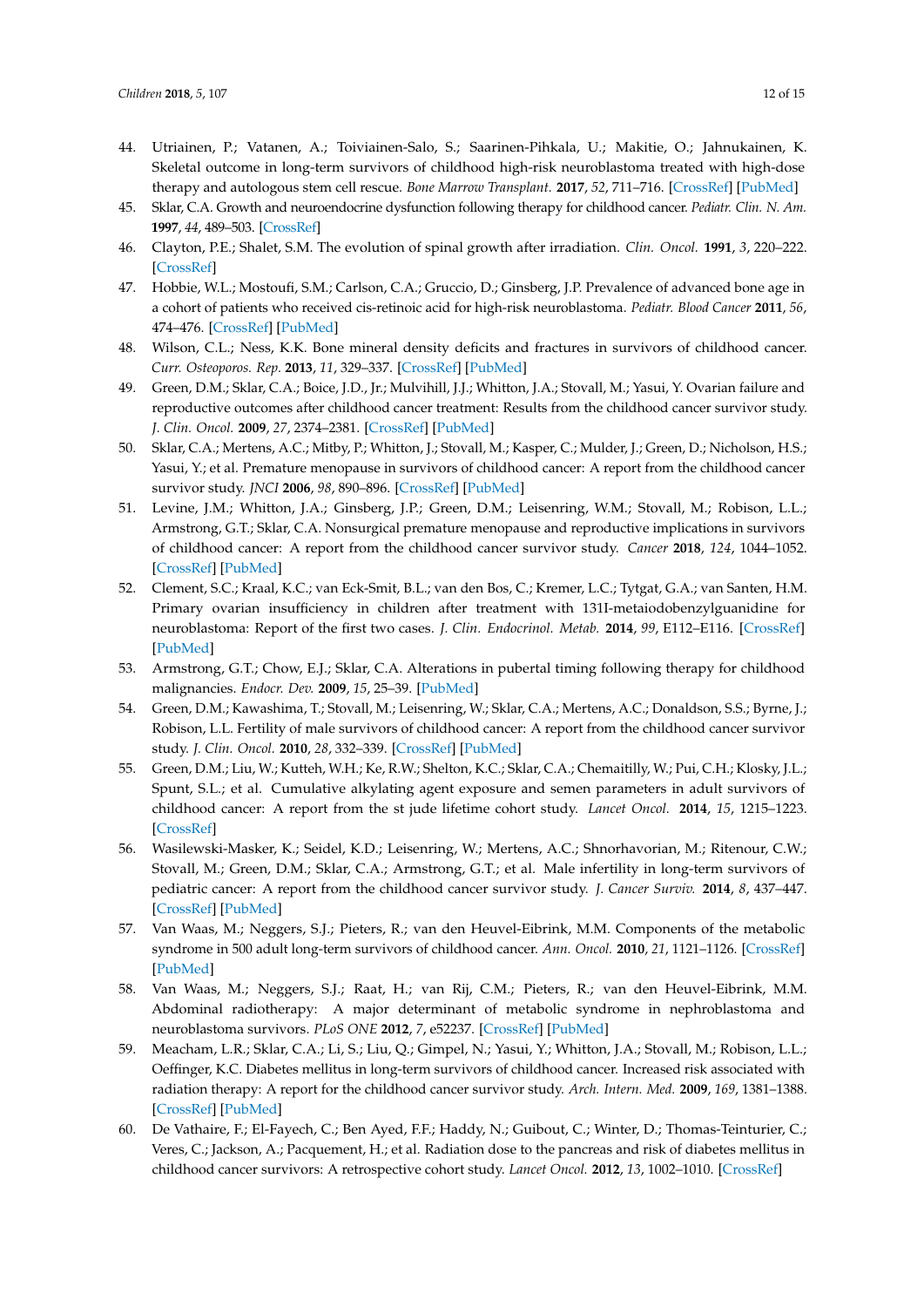- <span id="page-12-0"></span>61. Chemaitilly, W.; Boulad, F.; Oeffinger, K.C.; Sklar, C.A. Disorders of glucose homeostasis in young adults treated with total body irradiation during childhood: A pilot study. *Bone Marrow Transplant.* **2009**, *44*, 339–343. [\[CrossRef\]](http://dx.doi.org/10.1038/bmt.2009.40) [\[PubMed\]](http://www.ncbi.nlm.nih.gov/pubmed/19308039)
- 62. Mayson, S.E.; Parker, V.E.; Schutta, M.H.; Semple, R.K.; Rickels, M.R. Severe insulin resistance and hypertriglyceridemia after childhood total body irradiation. *Endocr. Pract.* **2013**, *19*, 51–58. [\[CrossRef\]](http://dx.doi.org/10.4158/EP12115.OR) [\[PubMed\]](http://www.ncbi.nlm.nih.gov/pubmed/23186952)
- <span id="page-12-1"></span>63. Wei, C.; Thyagiarajan, M.S.; Hunt, L.P.; Shield, J.P.; Stevens, M.C.; Crowne, E.C. Reduced insulin sensitivity in childhood survivors of haematopoietic stem cell transplantation is associated with lipodystropic and sarcopenic phenotypes. *Pediatr. Blood Cancer* **2015**, *62*, 1992–1999. [\[CrossRef\]](http://dx.doi.org/10.1002/pbc.25601) [\[PubMed\]](http://www.ncbi.nlm.nih.gov/pubmed/25989749)
- <span id="page-12-2"></span>64. Van Waas, M.; Wijnen, M.; Hartman, A.; de Vries, A.C.; Pieters, R.; Neggers, S.J.; van den Heuvel-Eibrink, M.M. Daily life physical activity in long-term survivors of nephroblastoma and neuroblastoma. *J. Pediatr. Hematol. Oncol.* **2013**, *35*, 361–365. [\[CrossRef\]](http://dx.doi.org/10.1097/MPH.0b013e31827e8fb9) [\[PubMed\]](http://www.ncbi.nlm.nih.gov/pubmed/23389502)
- <span id="page-12-3"></span>65. Bertolini, P.; Lassalle, M.; Mercier, G.; Raquin, M.A.; Izzi, G.; Corradini, N.; Hartmann, O. Platinum compound-related ototoxicity in children: Long-term follow-up reveals continuous worsening of hearing loss. *J. Pediatr. Hematol. Oncol.* **2004**, *26*, 649–655. [\[CrossRef\]](http://dx.doi.org/10.1097/01.mph.0000141348.62532.73) [\[PubMed\]](http://www.ncbi.nlm.nih.gov/pubmed/27811606)
- 66. Grewal, S.; Merchant, T.; Reymond, R.; McInerney, M.; Hodge, C.; Shearer, P. Auditory late effects of childhood cancer therapy: A report from the children's oncology group. *Pediatrics* **2010**, *125*, e938–e950. [\[CrossRef\]](http://dx.doi.org/10.1542/peds.2009-1597) [\[PubMed\]](http://www.ncbi.nlm.nih.gov/pubmed/20194279)
- 67. Knight, K.R.; Kraemer, D.F.; Neuwelt, E.A. Ototoxicity in children receiving platinum chemotherapy: Underestimating a commonly occurring toxicity that may influence academic and social development. *J. Clin. Oncol.* **2005**, *23*, 8588–8596. [\[CrossRef\]](http://dx.doi.org/10.1200/JCO.2004.00.5355) [\[PubMed\]](http://www.ncbi.nlm.nih.gov/pubmed/16314621)
- 68. Kushner, B.H.; Budnick, A.; Kramer, K.; Modak, S.; Cheung, N.K. Ototoxicity from high-dose use of platinum compounds in patients with neuroblastoma. *Cancer* **2006**, *107*, 417–422. [\[CrossRef\]](http://dx.doi.org/10.1002/cncr.22004) [\[PubMed\]](http://www.ncbi.nlm.nih.gov/pubmed/16779793)
- 69. Li, Y.; Womer, R.B.; Silber, J.H. Predicting cisplatin ototoxicity in children: The influence of age and the cumulative dose. *Eur. J. Cancer* **2004**, *40*, 2445–2451. [\[CrossRef\]](http://dx.doi.org/10.1016/j.ejca.2003.08.009) [\[PubMed\]](http://www.ncbi.nlm.nih.gov/pubmed/15519518)
- 70. Parsons, S.K.; Neault, M.W.; Lehmann, L.E.; Brennan, L.L.; Eickhoff, C.E.; Kretschmar, C.S.; Diller, L.R. Severe ototoxicity following carboplatin-containing conditioning regimen for autologous marrow transplantation for neuroblastoma. *Bone Marrow Transplant.* **1998**, *22*, 669–674. [\[CrossRef\]](http://dx.doi.org/10.1038/sj.bmt.1701391) [\[PubMed\]](http://www.ncbi.nlm.nih.gov/pubmed/9818694)
- <span id="page-12-4"></span>71. Simon, T.; Hero, B.; Dupuis, W.; Selle, B.; Berthold, F. The incidence of hearing impairment after successful treatment of neuroblastoma. *Klin. Padiatr.* **2002**, *214*, 149–152. [\[CrossRef\]](http://dx.doi.org/10.1055/s-2002-33179) [\[PubMed\]](http://www.ncbi.nlm.nih.gov/pubmed/12165893)
- <span id="page-12-5"></span>72. Gurney, J.G.; Tersak, J.M.; Ness, K.K.; Landier, W.; Matthay, K.K.; Schmidt, M.L. Hearing loss, quality of life, and academic problems in long-term neuroblastoma survivors: A report from the children's oncology group. *Pediatrics* **2007**, *120*, e1229–e1236. [\[CrossRef\]](http://dx.doi.org/10.1542/peds.2007-0178) [\[PubMed\]](http://www.ncbi.nlm.nih.gov/pubmed/17974716)
- <span id="page-12-6"></span>73. Ryu, N.G.; Moon, I.J.; Chang, Y.S.; Kim, B.K.; Chung, W.H.; Cho, Y.S.; Hong, S.H. Cochlear implantation for profound hearing loss after multimodal treatment for neuroblastoma in children. *Clin. Exp. Otorhinolaryngol.* **2015**, *8*, 329–334. [\[CrossRef\]](http://dx.doi.org/10.3342/ceo.2015.8.4.329) [\[PubMed\]](http://www.ncbi.nlm.nih.gov/pubmed/26622949)
- <span id="page-12-7"></span>74. Huang, T.T.; Hudson, M.M.; Stokes, D.C.; Krasin, M.J.; Spunt, S.L.; Ness, K.K. Pulmonary outcomes in survivors of childhood cancer: A systematic review. *Chest* **2011**, *140*, 881–901. [\[CrossRef\]](http://dx.doi.org/10.1378/chest.10-2133) [\[PubMed\]](http://www.ncbi.nlm.nih.gov/pubmed/21415131)
- <span id="page-12-8"></span>75. Neve, V.; Foot, A.B.; Michon, J.; Fourquet, A.; Zucker, J.M.; Boule, M. Longitudinal clinical and functional pulmonary follow-up after megatherapy, fractionated total body irradiation, and autologous bone marrow transplantation for metastatic neuroblastoma. *Med. Pediatr. Oncol.* **1999**, *32*, 170–176. [\[CrossRef\]](http://dx.doi.org/10.1002/(SICI)1096-911X(199903)32:3<170::AID-MPO2>3.0.CO;2-4)
- <span id="page-12-9"></span>76. Nenadov Beck, M.; Meresse, V.; Hartmann, O.; Gaultier, C. Long-term pulmonary sequelae after autologous bone marrow transplantation in children without total body irradiation. *Bone Marrow Transplant.* **1995**, *16*, 771–775. [\[PubMed\]](http://www.ncbi.nlm.nih.gov/pubmed/8750268)
- <span id="page-12-10"></span>77. Stone, A.; Novetsky Friedman, D.; Worgall, S.; Kushner, B.H.; Wolden, S.; Modak, S.; LaQuaglia, M.P.; Wu, X.; Cheung, N.K.; Sklar, C.A. Long-term pulmonary outcomes in pediatric survivors of high-risk neuroblastoma. *J. Pediatr. Hematol. Oncol.* **2017**, *39*, 547–554. [\[CrossRef\]](http://dx.doi.org/10.1097/MPH.0000000000000883) [\[PubMed\]](http://www.ncbi.nlm.nih.gov/pubmed/28692550)
- <span id="page-12-11"></span>78. Adams, M.; Traunecker, H.; Doull, I.; Cox, R. Bronchiectasis following treatment for high-risk neuroblastoma: A case series. *Pediatr. Blood Cancer* **2017**, *64*, e26509. [\[CrossRef\]](http://dx.doi.org/10.1002/pbc.26509) [\[PubMed\]](http://www.ncbi.nlm.nih.gov/pubmed/28296062)
- <span id="page-12-12"></span>79. Armstrong, G.T.; Oeffinger, K.C.; Chen, Y.; Kawashima, T.; Yasui, Y.; Leisenring, W.; Stovall, M.; Chow, E.J.; Sklar, C.A.; Mulrooney, D.A.; et al. Modifiable risk factors and major cardiac events among adult survivors of childhood cancer. *J. Clin. Oncol.* **2013**, *31*, 3673–3680. [\[CrossRef\]](http://dx.doi.org/10.1200/JCO.2013.49.3205) [\[PubMed\]](http://www.ncbi.nlm.nih.gov/pubmed/24002505)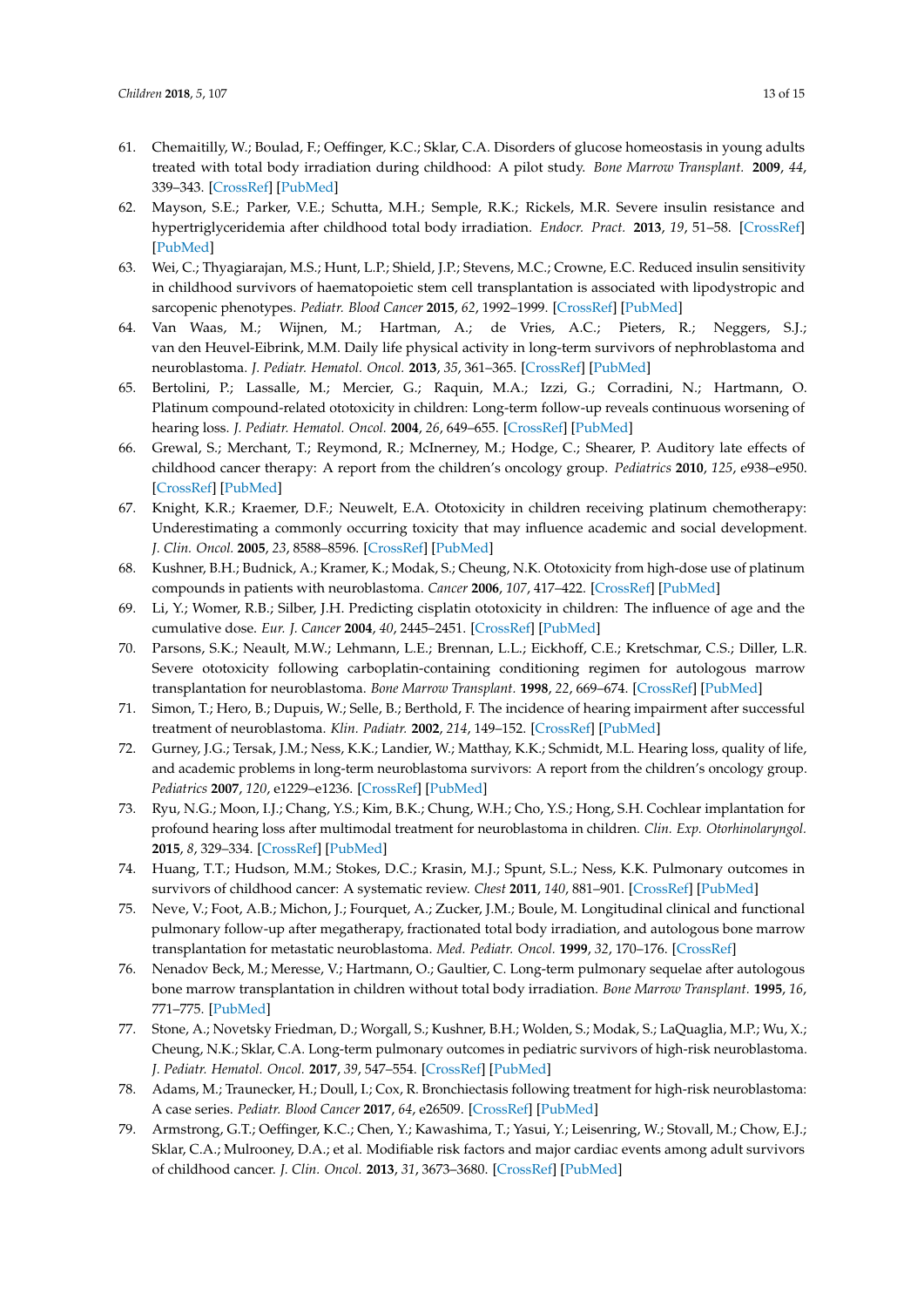- <span id="page-13-0"></span>80. Mulrooney, D.A.; Armstrong, G.T.; Huang, S.; Ness, K.K.; Ehrhardt, M.J.; Joshi, V.M.; Plana, J.C.; Soliman, E.Z.; Green, D.M.; Srivastava, D.; et al. Cardiac outcomes in adult survivors of childhood cancer exposed to cardiotoxic therapy: A cross-sectional study. *Ann. Intern. Med.* **2016**, *164*, 93–101. [\[CrossRef\]](http://dx.doi.org/10.7326/M15-0424) [\[PubMed\]](http://www.ncbi.nlm.nih.gov/pubmed/26747086)
- <span id="page-13-1"></span>81. Long-Term Follow-Up Guidelines for Survivors of Childhood, Adolescent, and Young Adult Cancers. Available online: <http://survivorshipguidelines.org/> (accessed on 26 June 2018).
- <span id="page-13-2"></span>82. Mulrooney, D.A.; Yeazel, M.W.; Kawashima, T.; Mertens, A.C.; Mitby, P.; Stovall, M.; Donaldson, S.S.; Green, D.M.; Sklar, C.A.; Robison, L.L.; et al. Cardiac outcomes in a cohort of adult survivors of childhood and adolescent cancer: Retrospective analysis of the childhood cancer survivor study cohort. *BMJ* **2009**, *339*, b4606. [\[CrossRef\]](http://dx.doi.org/10.1136/bmj.b4606) [\[PubMed\]](http://www.ncbi.nlm.nih.gov/pubmed/19996459)
- <span id="page-13-3"></span>83. Knijnenburg, S.L.; Mulder, R.L.; Schouten-Van Meeteren, A.Y.; Bokenkamp, A.; Blufpand, H.; van Dulmen-den Broeder, E.; Veening, M.A.; Kremer, L.C.; Jaspers, M.W. Early and late renal adverse effects after potentially nephrotoxic treatment for childhood cancer. *Cochrane Database Syst. Rev.* **2013**, CD008944. [\[CrossRef\]](http://dx.doi.org/10.1002/14651858.CD008944.pub2) [\[PubMed\]](http://www.ncbi.nlm.nih.gov/pubmed/24101439)
- <span id="page-13-4"></span>84. Beckham, T.H.; Casey, D.L.; LaQuaglia, M.P.; Kushner, B.H.; Modak, S.; Wolden, S.L. Renal function outcomes of high-risk neuroblastoma patients undergoing radiation therapy. *Int. J. Radiat. Oncol. Biol. Phys.* **2017**, *99*, 486–493. [\[CrossRef\]](http://dx.doi.org/10.1016/j.ijrobp.2017.04.003) [\[PubMed\]](http://www.ncbi.nlm.nih.gov/pubmed/28872000)
- <span id="page-13-5"></span>85. Federico, S.M.; Allewelt, H.B.; Spunt, S.L.; Hudson, M.M.; Wu, J.; Billups, C.A.; Jenkins, J.; Santana, V.M.; Furman, W.L.; McGregor, L.M. Subsequent malignant neoplasms in pediatric patients initially diagnosed with neuroblastoma. *J. Pediatr. Hematol. Oncol.* **2015**, *37*, e6–e12. [\[CrossRef\]](http://dx.doi.org/10.1097/MPH.0000000000000148) [\[PubMed\]](http://www.ncbi.nlm.nih.gov/pubmed/24633303)
- <span id="page-13-6"></span>86. Danner-Koptik, K.E.; Majhail, N.S.; Brazauskas, R.; Wang, Z.; Buchbinder, D.; Cahn, J.Y.; Dilley, K.J.; Frangoul, H.A.; Gross, T.G.; Hale, G.A.; et al. Second malignancies after autologous hematopoietic cell transplantation in children. *Bone Marrow Transplant.* **2013**, *48*, 363–368. [\[CrossRef\]](http://dx.doi.org/10.1038/bmt.2012.166) [\[PubMed\]](http://www.ncbi.nlm.nih.gov/pubmed/22964594)
- <span id="page-13-7"></span>87. Martin, A.; Schneiderman, J.; Helenowski, I.B.; Morgan, E.; Dilley, K.; Danner-Koptik, K.; Hatahet, M.; Shimada, H.; Cohn, S.L.; Kletzel, M.; et al. Secondary malignant neoplasms after high-dose chemotherapy and autologous stem cell rescue for high-risk neuroblastoma. *Pediatr. Blood Cancer* **2014**, *61*, 1350–1356. [\[CrossRef\]](http://dx.doi.org/10.1002/pbc.25033) [\[PubMed\]](http://www.ncbi.nlm.nih.gov/pubmed/24634399)
- <span id="page-13-8"></span>88. Kushner, B.H.; Cheung, N.K.; Kramer, K.; Heller, G.; Jhanwar, S.C. Neuroblastoma and treatment-related myelodysplasia/leukemia: The memorial sloan-kettering experience and a literature review. *J. Clin. Oncol.* **1998**, *16*, 3880–3889. [\[CrossRef\]](http://dx.doi.org/10.1200/JCO.1998.16.12.3880) [\[PubMed\]](http://www.ncbi.nlm.nih.gov/pubmed/9850034)
- <span id="page-13-9"></span>89. Kushner, B.H.; Kramer, K.; Modak, S.; Qin, L.X.; Yataghena, K.; Jhanwar, S.C.; Cheung, N.K. Reduced risk of secondary leukemia with fewer cycles of dose-intensive induction chemotherapy in patients with neuroblastoma. *Pediatr. Blood Cancer* **2009**, *53*, 17–22. [\[CrossRef\]](http://dx.doi.org/10.1002/pbc.21931) [\[PubMed\]](http://www.ncbi.nlm.nih.gov/pubmed/19148951)
- <span id="page-13-10"></span>90. Paulino, A.C.; Fowler, B.Z. Secondary neoplasms after radiotherapy for a childhood solid tumor. *Pediatr. Hematol. Oncol.* **2005**, *22*, 89–101. [\[CrossRef\]](http://dx.doi.org/10.1080/08880010590896459) [\[PubMed\]](http://www.ncbi.nlm.nih.gov/pubmed/15804994)
- <span id="page-13-11"></span>91. Turcotte, L.M.; Liu, Q.; Yasui, Y.; Arnold, M.A.; Hammond, S.; Howell, R.M.; Smith, S.A.; Weathers, R.E.; Henderson, T.O.; Gibson, T.M.; et al. Temporal trends in treatment and subsequent neoplasm risk among 5-year survivors of childhood cancer, 1970–2015. *JAMA* **2017**, *317*, 814–824. [\[CrossRef\]](http://dx.doi.org/10.1001/jama.2017.0693) [\[PubMed\]](http://www.ncbi.nlm.nih.gov/pubmed/28245323)
- <span id="page-13-12"></span>92. Rubino, C.; Adjadj, E.; Guerin, S.; Guibout, C.; Shamsaldin, A.; Dondon, M.G.; Valteau-Couanet, D.; Hartmann, O.; Hawkins, M.; de Vathaire, F. Long-term risk of second malignant neoplasms after neuroblastoma in childhood: Role of treatment. *Int. J. Cancer* **2003**, *107*, 791–796. [\[CrossRef\]](http://dx.doi.org/10.1002/ijc.11455) [\[PubMed\]](http://www.ncbi.nlm.nih.gov/pubmed/14566829)
- <span id="page-13-13"></span>93. Al-Mashaikhi, N.; Yang, J.; Terry, J.; Barr, R. Renal cell carcinoma with XP 11.2 translocation as a second tumor in a long-term survivor of advanced neuroblastoma. *Pediatr. Hematol. Oncol.* **2015**, *32*, 215–222. [\[CrossRef\]](http://dx.doi.org/10.3109/08880018.2014.979457) [\[PubMed\]](http://www.ncbi.nlm.nih.gov/pubmed/25551622)
- 94. Falzarano, S.M.; McKenney, J.K.; Montironi, R.; Eble, J.N.; Osunkoya, A.O.; Guo, J.; Zhou, S.; Xiao, H.; Dhanasekaran, S.M.; Shukla, S.; et al. Renal cell carcinoma occurring in patients with prior neuroblastoma: A heterogenous group of neoplasms. *Am. J. Surg. Pathol.* **2016**, *40*, 989–997. [\[CrossRef\]](http://dx.doi.org/10.1097/PAS.0000000000000632) [\[PubMed\]](http://www.ncbi.nlm.nih.gov/pubmed/26975037)
- 95. Schafernak, K.T.; Yang, X.J.; Hsueh, W.; Leestma, J.L.; Stagl, J.; Goldman, S. Pediatric renal cell carcinoma as second malignancy: Reports of two cases and a review of the literature. *Can. J. Urol.* **2007**, *14*, 3739–3744. [\[PubMed\]](http://www.ncbi.nlm.nih.gov/pubmed/18163925)
- 96. Wallace, B.; Organ, M.; Bagnell, S.; Rendon, R.; Merrimen, J. Renal cell carcinoma after neuroblastoma: A case study and review of the literature. *Can. Urol. Assoc. J.* **2015**, *9*, E316–E318. [\[CrossRef\]](http://dx.doi.org/10.5489/cuaj.2564) [\[PubMed\]](http://www.ncbi.nlm.nih.gov/pubmed/26029305)